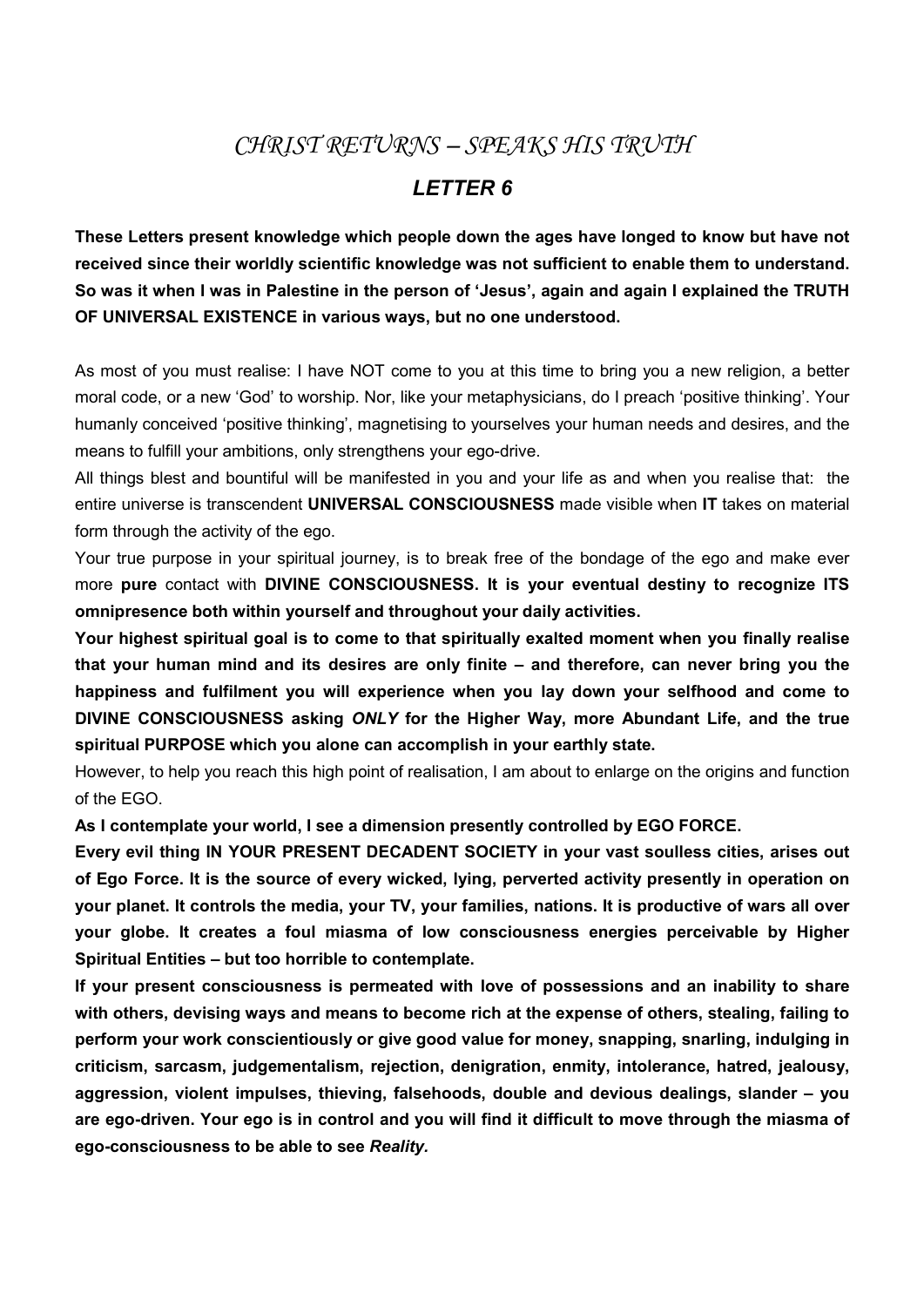*CHRIST RETURNS* – *SPEAKS HIS TRUTH 2 Letter 6*

For this reason, **I** have come through the medium of these **Letters** to help you understand exactly what is binding you down in your present conditions, the horror of which was unimaginable by the human mind a century ago.

I am now about to explain more fully the

#### **EGO**

**AT THE TIME OF YOUR CONCEPTION**, during intercourse, as your father's consciousness rose, via his spine, ever higher to the top of his head, and tension mounted towards its climax, your father's consciousness briefly touched **DIVINE CONSCIOUSNESS** creating a flash point, a small explosion, which he experienced as orgasm, and thereafter an injection of

#### **DIVINE CONSCIOUSNESS**

was infused in his semen to give life to the mother's ovum.

**The moment of union with woman and explosion of tension in a man at the time of orgasm, reenacts the time of the Big Bang, when the UNITY of** '**Father-Mother-Consciousness' exploded into separate energies and the first electrical particles and random 'matter' took form. 'Father Consciousness' provided the energy of 'activity and momentum', and 'Mother Consciousness' provided the 'bonding' to give form and substance to the electrical particles.** 

**These are PRIMAL IMPULSES which give life and form to man and woman.** 

**I want you to understand that creation is not a creation of 'matter' imbued with consciousness.** 

Creation is the visible form of **PRIMAL IMPULSES** drawn and bonded into individual shapes and entities all *expressing* differing facets and combinations of the **PRIMAL IMPULSES** in a myriad of ways. Therefore, the **PRIMAL IMPULSES** are the *Reality* which your eyes, ears, smell, touch, tell you are solid 'matter' but are really **CONSCIOUSNESS IMPULSES** individualised in order to be experienced, intellectually understood and appreciated emotionally.

At the time of conception when semen unites with ovum and a mating takes place, male **consciousness**  chromosomes bond with female **consciousness** chromosomes. This is a physical union of your father's own **consciousness of semen** and mother's own **consciousness of ovum** powered by the **Divine.**  Thus, do the male and female **consciousness** chromosomes carry the imprint of genetic DNA from both parents. The moment of physical union of semen and ovum is conducted on two levels of creativity.

The **injection of DIVINE CONSCIOUSNESS became your SOUL** embodied within the **human consciousness** union of semen and ovum. Physicality was created, powered by '**Father-Mother-Life Consciousness'** which controlled the **activity** and **bonding** of **conscious** cells, producing the gradual growth and development of your physical body – which is really **consciousness** made visible on every level of your being – and nothing else.

Your soul remained as an inviolate 'flame' (metaphor) of '**Father-Mother-LIFE'** deeply enmeshed within the physical drives of: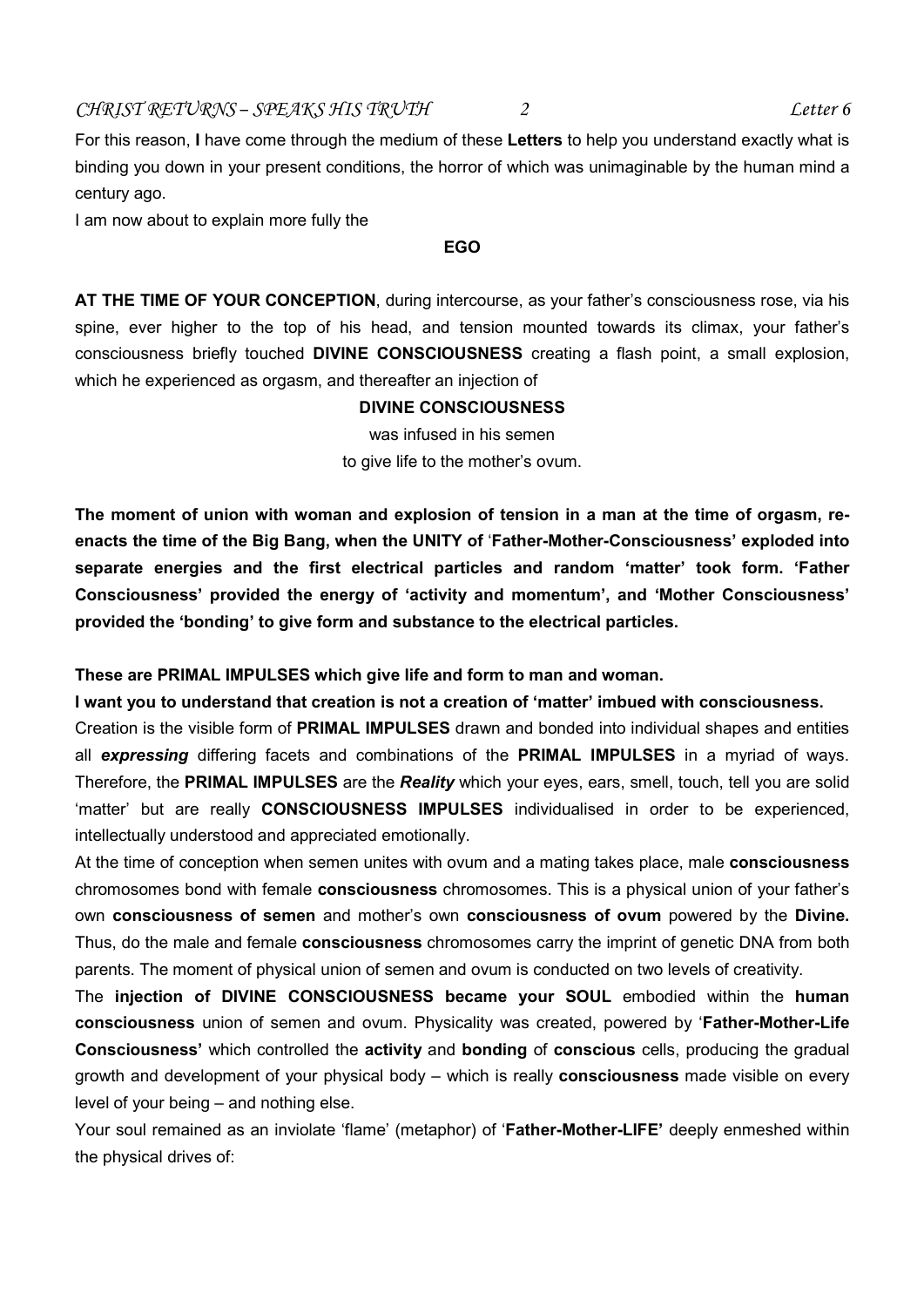#### **ACTIVITY – BONDING/REPULSION**

These became your earthly individuality and personality.

Incorporated within the transcendent **LIFE IMPULSES of 'Divine Father-Mother Consciousness',**  these consciousness **impulses** now took over the process of your physical consciousness creation and became the driving force behind your personality. Together, '**Activity-Bonding'** laboured to build conscious cell by conscious cell according to the consciousness specifications contained in the consciousness DNA molecules. Both personality and body are the product of these human impulses of 'Activity-Bonding/Repulsion'. Whilst **UNIVERSAL CONSCIOUSNESS** remains forever within equilibrium in the **space,** and therefore, undetectable – in that self-same **space,** in **frequencies of vibration,** the primal impulses of 'Activity – Bonding/Rejection' work together in the visible dimension appearing to your senses in the form of electro-magnetism.

Both **UNIVERSAL CONSCIOUSNESS** and your **soul** remain undisturbed within the silence and stillness of equilibrium in space. The earthly consciousness creativity takes place within space and time and varying frequencies of vibration of materialised consciousness.

Therefore, you take on living form and continue to exist within two dimensions. One dimension is Unseen, the **DIVINE CONSCIOUSNESS** – and the other visible dimension is all that the living human being can sense or comprehend until spiritual development lifts its human consciousness frequencies of vibration to the spiritual plane and a glimmer of understanding enters its earthly consciousness. As this process of gradual enlightenment proceeds, the uplifted human consciousness then works **consciously**  both within the **Unseen** and the visible dimension.

The higher the frequencies of vibration of individualised consciousness, the higher and more perfect are the forms created in the mind – the lower the frequencies of vibration, the more divorced from **Universal Perfection of Love** are the forms created in the individualised mind wholly possessed by the ego-drive.

The **EGO** takes over control of your developing foetus from the time of the union of the semen and ovum. The new little being became an 'I' immediately feeling satisfaction and dissatisfaction in the womb depending on its sense of comfort or discomfort and what was happening to mother.

When you were born, your instincts of survival imprinted with the deep primeval knowledge of 'created beingness' buried in each living cell of your body, prompted you to breathe, and become aware of an emotional emptiness and deprivation at your separation from the comfort of the confining womb, which was then felt as a physical emptiness and need for physical nourishment.

Thus was your ego cry born.

When you cried you were given nourishment by mother which was deeply satisfying – both physically and emotionally. When your needs were fully met, you could slip back into a state of equilibrium within sleep.

When you woke from your equilibrium, you felt a sense of insecurity (the equilibrium now divided into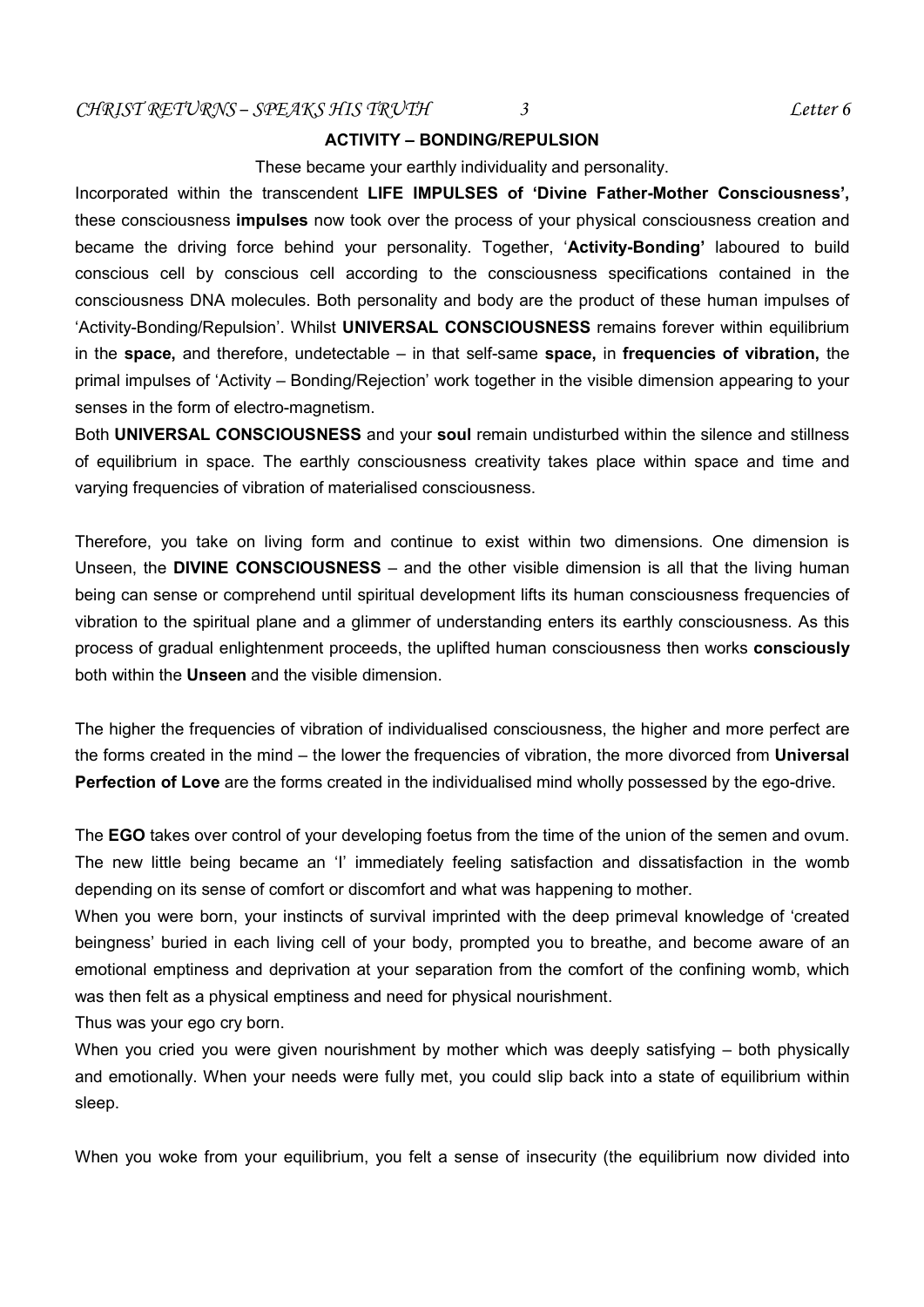## *CHRIST RETURNS* – *SPEAKS HIS TRUTH 4 Letter 6*

mental and emotional awareness), you remembered that mother and milk created a fulfilment of needy insecurity, and so again, you cried. Your needs were fulfilled.

#### So did your **ego-drive** develop.

Sometimes, you cried and it was humanly decreed that it was not yet feeding time and you were left to cry for a while. This built up an awareness that needs were not always satisfied immediately and you would have to adapt. You either chose anger and cried more vigorously – or lapsed into acceptance. Your choice of reaction depended on the characteristics of '**ego-drive'** imprinted in your consciousness at birth.

Neither forms of ego-drive were to be condemned or judged. They were the natural result of the **Creative Factor** of **Ego** which ensures **INDIVIDUALITY.**

As I have explained in my last **Letter, EGO** is the:

## **GUARDIAN of INDIVIDUALITY**

If you did not have this inbuilt impulse to 'cry' for what you want to make you happy or reject what makes you sad, you would be in a limbo of nothingness**.**

If you did not run when faced with danger or did not call for help when in danger – you might die.

If you had not cried – 'demanded' food – when you were born, you might have starved.

If you had not welcomed mother's milk and nuzzled her warmly**,** you might never have developed a close caring bond with her.

Without the **EGO DRIVE** there would be no creation, no individuality, no fulfilment of need, no protection, no warmth of response and no human love.

Without the **EGO DRIVE** there would be no self-defence, no self-protection, no survival.

However, the **EGO DRIVE – primarily the 'I' of the individual,** is imprinted only with the need for **SELF-SATISFACTION** and **SURVIVAL**.

In childhood, the 'I' of the ego is governed by likes and dislikes, wants and rejection of what is not wanted and by habits formed by a constant repetition of feelings. Bad habits in the form of unacceptable ego responses to personal experiences and the environment are formed and these are, in turn, imprinted in the unconscious – or sub-conscious mind – and remain hidden. However, they erupt into repeated behaviour patterns when the 'memory' of previous circumstances and modes of behaviour unconsciously bring them to mind.

Now, the sub-conscious mind and the conscious mind begin to work together to develop the personality. Much of the behaviour becomes 'conditioned behaviour' and very difficult to break. When the person is unconsciously programmed with strong self-centred ego habits of thought and behaviour – and finds it difficult to live with others in harmony – that person then goes to a psychologist for help in unravelling the complexities of the mental/emotional problems.

Until my **Truth of Existence** is fully understood and the life-giving principles become the consistent guide lines of habits of thought and responses to life's experiences, the pain and suffering arising from the ignorant indulgence of the ego-drives will persist.

The church describes this human difficulty as being a 'temptation by Satan'. It is no such thing. It is a natural process brought about by the **uncontrolled reactions to life** powered by the **Ego-Drive, whose**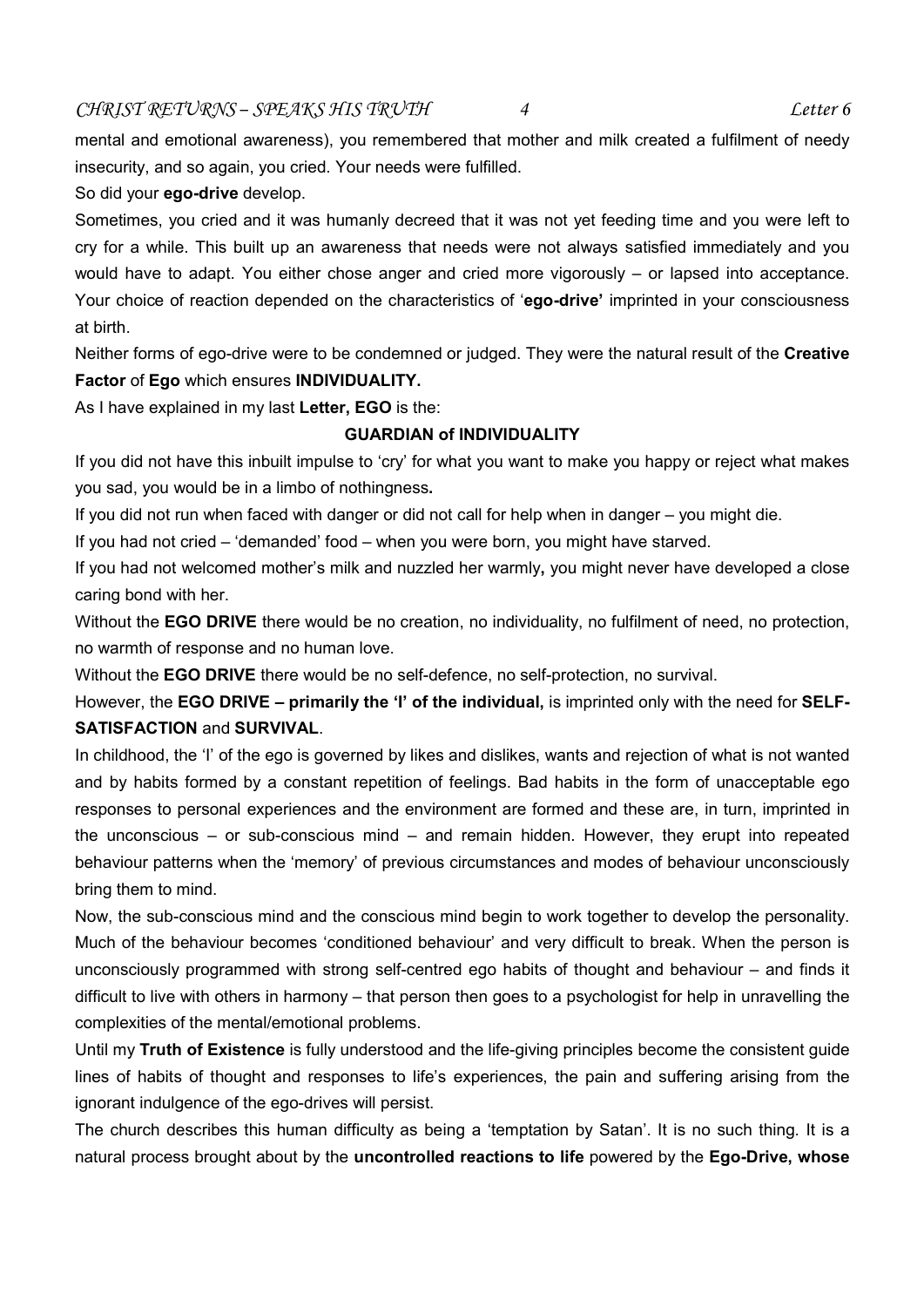## *CHRIST RETURNS* – *SPEAKS HIS TRUTH 5 Letter 6*

**only purpose is to bring the individual happiness and contentment, fulfilment of need – or – privacy, independence, security, peace ..... all directed at SURVIVAL.** 

It must be understood that there is nothing evil about the ego-drive**. It is the necessary tool of creation.**  It is the individual himself who brings about the imbalances in life by allowing the ego drive full control in his personality without thought or consideration for other people.

This, too, is not to be judged or criticised, since the person possessed by ego-drive knows no other way to think or operate within the earthly dimension.

The child knows nothing about self-control other than that taught by parents and school teachers.

Therefore, the mistakes it makes in responding to life and its ups-and-downs, can only be accepted in good spirit by parents and teachers, since the child has no understanding of what is driving him.

**If he wants something – he WANTS something right away and wonders why he shouldn't have it. There is nothing more in his mind than this. He sees something he likes – he wants it.** 

It is cruel to tell a child roughly, 'No, you can't have it', his entire system is insulted and assaulted. From earliest babyhood, the training process must be initiated by logic and reassurance – affirming his right to feel secure within his environment. **His sense of security should be developed by explaining the right way to express his wishes. LOVE – not irritation or anger, must choose the words which tell the child why he cannot have what he wants.** The child will hear the message when given in love. When delivered in anger, it arouses his deepest ego-drives and begins to take form as resentment – overt or hidden or a sense of deep seated frustration which taints the ego, reducing the child's natural sense of inner validity. A child needs to possess this sense of personal validity and should not be subdued or destroyed.

It requires parents or teachers to point out, very clearly, that other people in the world also have their needs, their rights to their possessions, their desire for peace and pleasure. No one, not even a child – or adult – has the right to upset another person in order to obtain their own satisfaction!

If another youngster hits the child and makes him cry, it is only natural for the ego-drive to want to fight back – he is programmed to defend himself against the other child.

It calls for parents and teachers to point out that a 'pay-back', revenge in conflict, only **escalates,**  bringing more pain to each child, and for this reason, 'pay back' is entirely pointless.

Better to **LAUGH** and turn away. And rather than allow the irritation and hurt in the mind to continue, better still to take the problem to **DIVINE CONSCIOUSNESS in prayer** and ask for the hurt to be removed from his consciousness, and seek a means of reconciliation.

A child should also be taught to take time to understand that he and the other child are equally children born of the **Divine Moment.** When a child is spiritually receptive and can make this procedure of recognising his spiritual kinship with other children and all living things, and the 'rights of others equal with his own', into a habit, he will have been given the greatest spiritual gift possible. In such a way, is the ego-drive weakened by the practical daily application of inspirational love, whilst the central 'I'ness of the child remains strong and self-confident.

The child should be taught the benefits of laughter which I will describe and explain in a later **Letter.**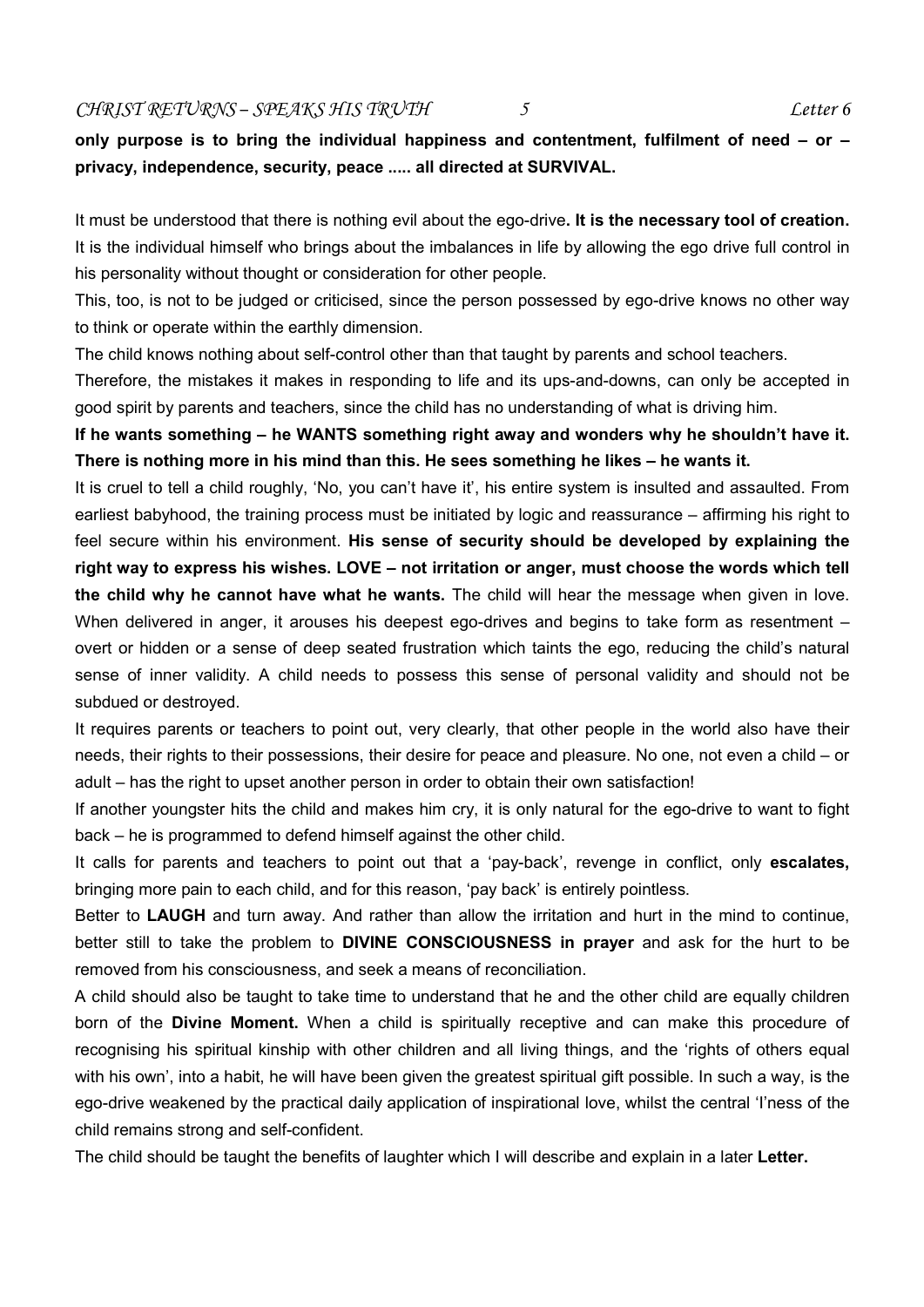## *CHRIST RETURNS* – *SPEAKS HIS TRUTH 6 Letter 6*

Therefore, skilled and insightful **teaching** is absolutely necessary to steer the child into an appreciation of the rights of other people – **EQUAL WITH THEIR OWN RIGHTS.**

## **This is the spiritual law which should dominate the home and the classroom.**

## **Any other law by which to judge circumstances is faulty and lacking in balance.**

The best teaching will rely – not on the will of the teacher – the 'because **I** say so' attitude – but on a systematic reference in every circumstance to 'brotherly love' and the equal rights of others.

At the same time, a child should not be indoctrinated in 'self-sacrifice' since this type of **caring must be willing and born only of the individual's spiritual perceptions and goals.** 

Self-sacrifice is born of spiritual enlightenment, of a higher road to follow, of denial of the little self to remove the ego barriers obstructing attunement with the universality of **Divine Consciousness.** True enlightened Self-sacrifice brings a spiritual consciousness to the heights of joy. There is no sense of loss in any form.

To better describe the reality of **the soul** and the **ego,** I want you to cup your hands together, finger tips touching finger tips and wrists together, leaving a space between your cupped hands.

Your hands represent the **'human consciousness shell'** of a person – the ego.

The **SPACE** correctly represents the **SOUL** born of the '**Father-Mother-Conscious-Life'** at the moment of your conception. Whilst to human senses it appears to be 'nothingness', it is, in fact, an **off-shoot** of the **ALLNESS & WHOLENESS of DIVINE CONSCIOUSNESS** out of which all created things have taken form. **Your hands with the space between represent the 'I'.**

Your right and left hands represent two potent forces of the magnetic ego-drive. They represent forces of 'bonding-rejection, but at the same time, quite rightly, they are the physical representation of the physical energies known to science as magnetism – 'Bonding and Repulsion'.

Bend back your right hand from the other one and visualise that you use this right hand to 'get what you want out of life'. It represents, also, what your human consciousness perceives as the 'grasping' attitude to life.

Give time to this exercise and fully realise your right hand represents the magnetic pull, the bonding, the attraction, the gravity evident in all of nature. It is the source of all 'wanting' and 'desiring'. It is the **magnetic impulse** which is always directed at getting what is necessary or greatly desired and pleasurable in life. This **magnetic impulse** is '**spiritually intended'** to be directed towards constructive purposes. Gaining, holding, building, achieving.

Were there no other people or living things in the world, the magnetic impulse could have full sway in a personality and no harm done.

It is only when 'other people' or living creatures or other people's persons and possessions have to be taken into account, that the uncontrolled '**magnetic impulse to attract, draw, bond, hold, possess'**  becomes a sickness of the personality, if it is not equally balanced with the needs of all other living things.

Return your hand to its original place – cupped with the left hand.

Now pull back your left hand and visualise that this hand represents the 'magnetic impulse' to repel, push away, slap, or defend yourself from any unauthorised encroachment on your property or possessions or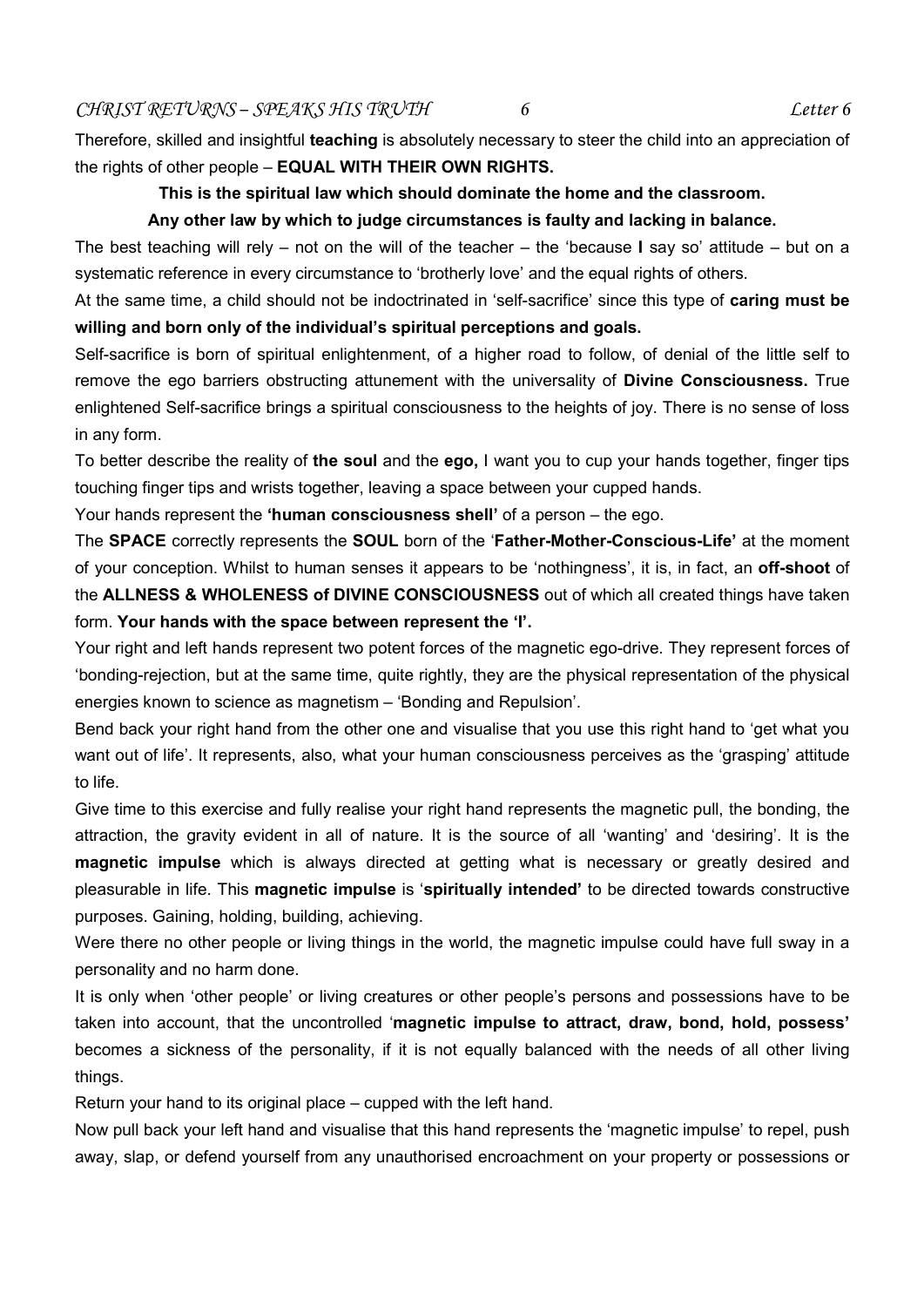## *CHRIST RETURNS* – *SPEAKS HIS TRUTH 7 Letter 6*

any attack on your character, family, or work. This left hand represents the **'magnetic impulse of rejection'** which is '**spiritually intended'** to ensure your privacy and save your life. It is a legitimate weapon when your physical or emotional survival is at stake – always providing you remember that your every action is an electro-magnetic/activity-binding/repulsion blue-print in consciousness which rebounds and externalises eventually in the form of a similar attack on the self.

The unpleasantness may be criticism from your parent, teacher, employer, and the words of self-defence which spring to mind and jump out of your mouth are ego-words wholly given to self-defence, expressing the magnetic drive of repulsion and rejection. And as your ego words of attack flare up into angry speech, so is the ego of your critic similarly threatened and it also rises up in him/her as words of self-defence against you. What may have started out as a necessary and adult action of 'pointing out some error and a better way to do', is frequently immediately seen **by a self-centred sensitive ego,** as a personal attack. What should have been a **moment** of growth, develops into a **time** of conflict, anger, possibly tears, ongoing resentment and mutual hostility.

In such swift unexpected **unnecessary** ways, conflict is generated in the mind, expressed in words – even actions, and perpetuated through resentment and hatred.

Remember that every activity of the mind – the mental thought and the emotional reactions of attraction and repulsion are all **consciousness energies of creativity**. These consciousness energies not only create the unpleasant rebound forms, but they develop the direction of the character and even affect relationships generally and the environment ... and they reduce the life vitality of the body, leading directly to a sense of physical malaise, viral infection or long term disease.

The higher way, when under attack of any kind – a way having only constructive repercussions – is to remember you can instantly call upon **DIVINE CONSCIOUSNESS** from which you will draw instant protection in any eventuality. But this is only possible if you can move beyond the **'magnetic ego drive of resistance'** in the perfect assurance that **DIVINE CONSCIOUSNESS** meets your every need.

Now return your left hand to its original position with the right hand.

Realise that throughout this exercise, the **SPACE** between your hands has remained the **SPACE.** 

It has not been involved in any of the activity of the hands. And so is it with your **SOUL** when your **ego** is busily at work, second by second, always and forever on the alert to fulfill your needs and defend you from any unpleasantness. The **DIVINE CONSCIOUSNESS of your SOUL** remains hidden although It is always within you.

When I was on earth, I spoke to the people about 'the Kingdom of Heaven'. I said it was within you. So it is. It is your soul. It is the haven of equilibrium of the **DIVINE CONSCIOUSNESS** which gave you being as a future man or woman.

I greatly long to be able to put into your minds a broad view of your **SOURCE of BEING** to enable you to perceive a little more clearly your beginnings – from whence you have come.

You must also understand at all times that when I speak a word of description of **THAT WHICH IS TRULY UNKNOWABLE,** I am, myself, standing in the very highest, infinitesimal frequencies of vibration on the very edge of the **GREAT UNIVERSAL EQUILIBRIUM** out of which all things have drawn their being and taken on their form.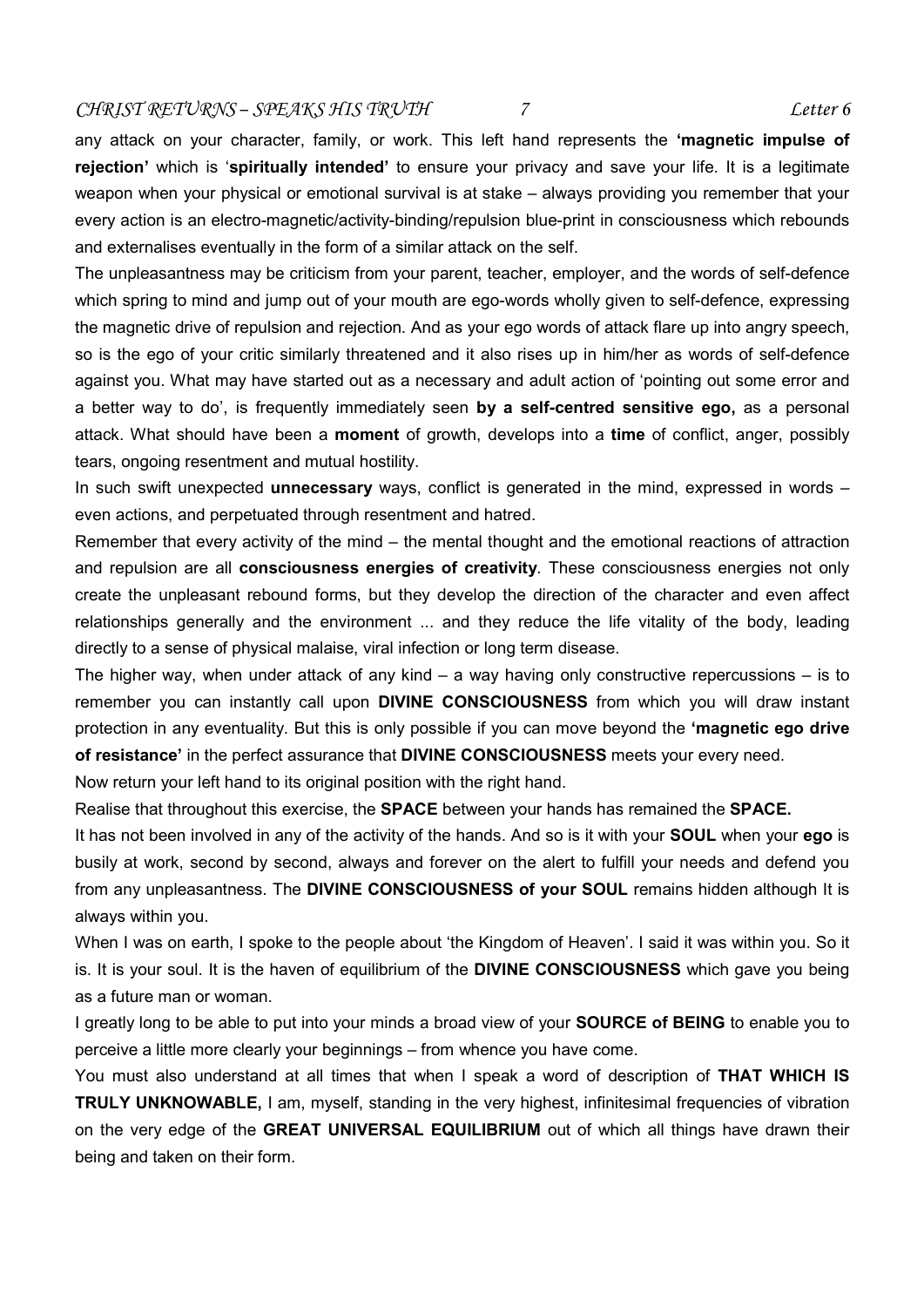## *CHRIST RETURNS* – *SPEAKS HIS TRUTH 8 Letter 6*

If I speak of a mountain, a picture will come to your mind, but you will not know the immensity of its structure, the endurance of its rock, its ravines and peaks and caverns, the snow which caps it in all seasons, the waterfalls cascading into pools when its glaciers melt. For you to gain a glimpse of the grandeur of the mountain, I would have to go into a detailed description of its every nook and cranny. Even after the most detailed **verbal** explanations, you would still have only imagined mental pictures to draw on. You would still not **KNOW** the mountain.

If I speak of a hurricane, I can bring to your mind – trees bowing to the ground, bent by the tremendous winds, walls crumbling, rafters broken, bricks and roofs flying, windows shattered, cars overturned, great trees uprooted, but you will never know the force and the noise of that wind, the crash of falling masonry, or the terror it generates in people's hearts who have to endure it, until you have experienced it for yourself. And so is it when I try to describe for you, **'THAT' WHICH BROUGHT ALL CREATION INTO BEING. You can only guess, not KNOW.**

It will only be after you have experienced all I have spoken about – for yourself – that you will begin to gain some idea of what I am trying to tell you. Therefore, let no one who reads my **Letters** dispute with another or deny the truth of what I am teaching you – or refute my words – for I tell you truly that you cannot fully **know** what you have not experienced.

It is only those who will follow me in acceptance and faith into daily meditation, the cleansing of consciousness, and impassioned prayer for enlightenment, who will eventually gain ever deepening glimpses – then experiences – of what creation **itself** may access – **Divine Consciousness.**

You may ask what is the difference between **Universal Consciousness and Divine Consciousness? UNIVERSAL CONSCIOUSNESS is the UNIVERSAL REALM of SPACE which none may enter or access, since IT rests in a state of equilibrium and self-contained energy.** 

**DIVINE CONSCIOUSNESS is the re-union of the original IMPULSES within UNIVERSAL CONSCIOUSNESS which were released to become both the** *activity and the substance* **of creation at the moment of the BIG BANG.** 

**These IMPULSES were explosively divided and then came together in a state of mutual restraint. They were also destined to work forever in the created realm either separately, manifested as energies, or together restrained in equilibrium. It is only this realm of DIVINE CONSCIOUSNESS that science may penetrate.** 

Perhaps the following paragraph will explain this more clearly:

## **UNIVERSAL CONSCIOUSNESS**

embodiment of

# **UNIVERSAL IMPULSES**

*IMPULSE of: ! IMPULSE of* : **The WILL to create** *in mutual restraint with* **The PURPOSE to experience Itself. INTELLIGENCE " " " " LOVE**  *IMPULSE of* **INTELLIGENT WILL equilibrium** *IMPULSE of* **LOVING PURPOSES** 

Having given you this intellectual word description of **UNIVERSAL CONSCIOUSNESS,** you will not be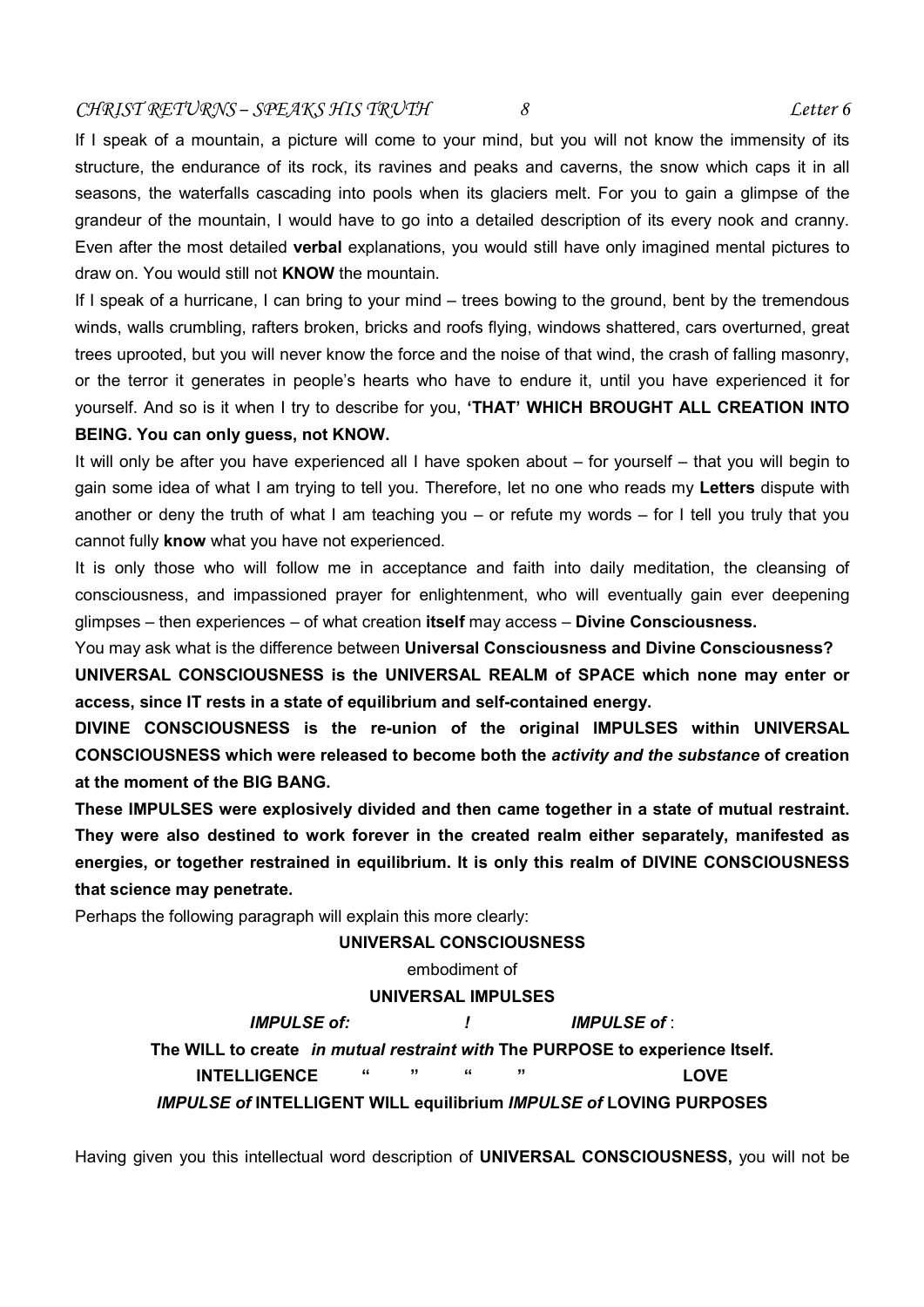## *CHRIST RETURNS* – *SPEAKS HIS TRUTH 9 Letter 6*

any closer to an appreciation of the sublime magnificence and grandeur of the Power, nor of the beauty, joy, harmony, ecstasy contained in colour and sound beyond your dimension. It is only we who have ascended in consciousness frequencies of vibration to the very portals or edges of the equilibrium of **UNIVERSAL CONSCIOUSNESS** who experience and can radiate **the rapture of self-awareness of true potential without desiring to fulfill it – the wondrous joy of personal fulfilment without 'lifting a finger'.**

I use this last term metaphorically, since, although I retain my individuality, I am active in **consciousness**  only and am, in no way, physical any longer and have not been since my continuing spiritual ascension in other dimensions after my death on the cross.

**You may wonder how it is possible to have such enormous UNIVERSAL IMPULSES within a state of equilibrium. They are in a state of equal and mutual restraint, the bonding, nurturing LOVE IMPULSE holding, binding the creative, active WILL under control.** 

I can only explain this phenomenon in the following simple terms.

If you place the palm of one hand on top of the palm of the other, with finger tips of each hand touching the wrist of the other hand and then try to separate them but still keep them tightly flat on each other, you will gain some idea of the meaning of 'equilibrium' or 'mutual restraint'.

**Furthermore, you must realise that although your hands are apparently expressing a physical phenomena, they are actually governed by and expressing IMPULSES emanating from your brain. In addition, your brain may be the vehicle of expressing conscious ideas – impulses – but in fact, the IMPULSE is the reality of all movement of any kind – not the physical brain which is only an instrument of** *expression* **of such impulses.** 

**I have given you only an intellectual account of UNIVERSAL CONSCIOUSNESS. How can I describe for you the latent power, the magnificence of reverence, the rapture, the radiant joy, the state of utter contentment and peace and harmony of Its Being?** 

**Even if you can contemplate and realise that out of this IMMENSITY of CONSCIOUSNESS the entire universe has drawn life and form, you cannot perceive more than an electron of the vast, immeasurable** *Joyous Reality* **of UNIVERSAL CONSCIOUSNESS.** 

To fully understand the **nature of creation:** the reasons why the ego functions as it does, why created entities feel the urges they feel, it must be understood that the **NATURE** and **QUALITY** of **UNIVERSAL CONSCIOUSNESS** is **RADIANT JOY – FULFILMENT – HAPPINESS.** 

*THIS IS WHAT I TERMED THE 'KINGDOM OF HEAVEN WITHIN YOU' – WITHIN YOUR SOUL – WITHIN THE DEEPEST RECESSES OF YOUR PSYCHE, which is the* **intermediary between the radiance of your soul and the shadow self of ego.** 

**To return to this transcendent state of glorious, beautiful, happy, harmonious being is your soul's deepest longing!** 

**It is this enduring longing, this inborn unconscious recollection of equilibrium and peace, joy and harmony, which, through the psyche, prompts the EGO to manipulate the environment on your**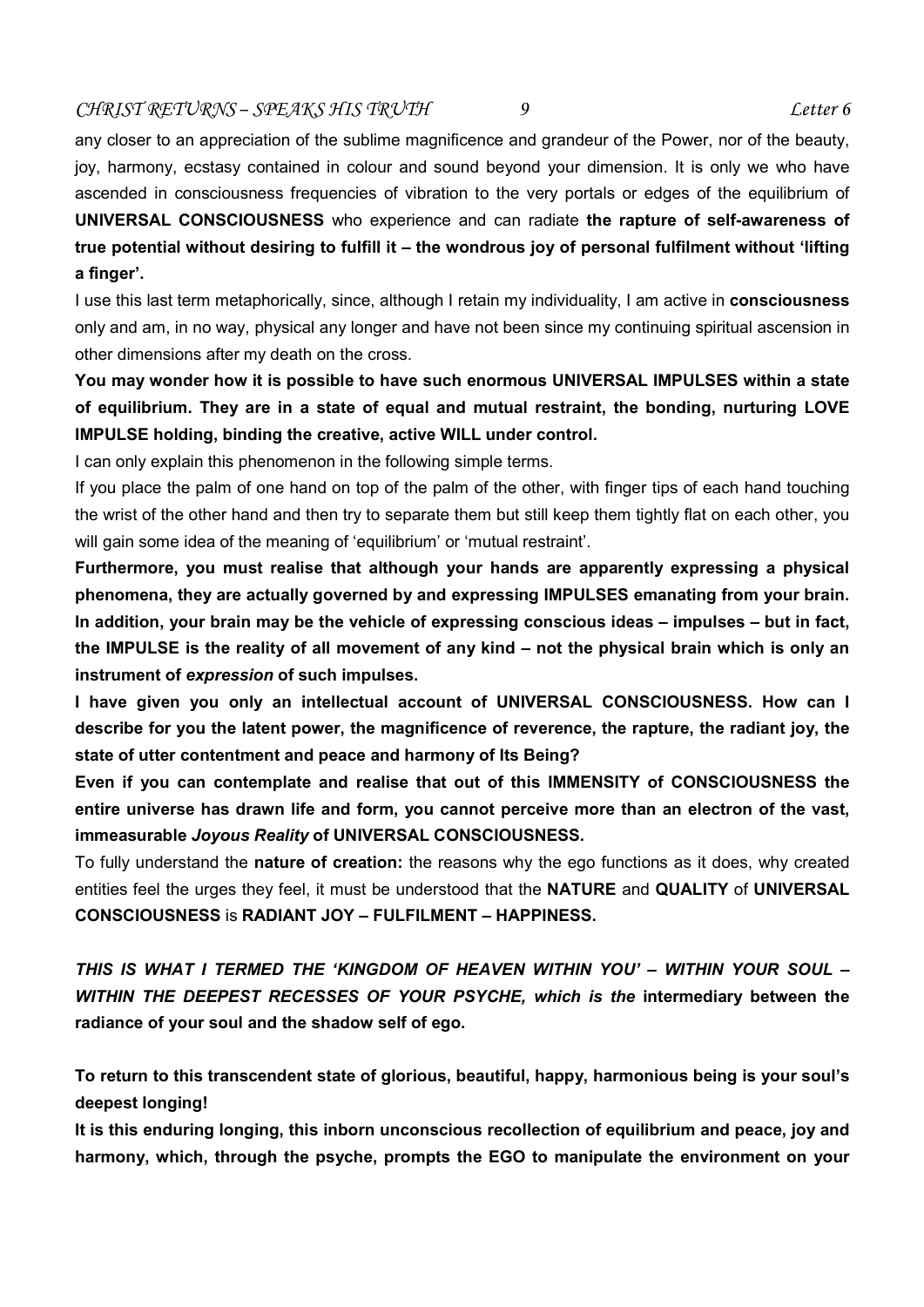#### *CHRIST RETURNS* – *SPEAKS HIS TRUTH 10 Letter 6*

**behalf. Its consistent purpose is to bring you back to your primal original state of glorious ecstasy out of which you drew your soul, being and form.** 

But the ego can bring about your desired joy and pleasure, *only* by means of the two magnetic/emotional 'Bonding-Rejection' impulses – which are only materialised impulses to give you your individuality.

Therefore, the inborn *longing* to rejoin the **SOURCE of BEING** is experienced in the electromagnetic parameters of thought and feeling as 'More, more, more' of what gave you a pleasurable feeling, previously. More friends, more house, car, clothes, etc. Each time the 'more' has been achieved, there is a little glow of satisfaction, perhaps a showing off to the neighbours to heighten the happiness, (gaining one up on them, and another little glow), and then the novelty dies away, the new possession becomes mundane, the senses are again at rest – in equilibrium – mental tiredness sets in, routine becomes dull and boring. To generate some life, the ego finds another goal to be achieved to provide excitement and pleasure. Thus, life is an endless chase for personal satisfaction of various kinds leaving the hidden soul, starved, unsatisfied, still longing for something 'More' – but what is it my deepest self is craving? You ask in desperation.

When a person reaches an understanding of the true source of emptiness and continual inner craving for 'more of what made me feel good before', and begins to meditate to make contact with ...**'THAT'... WHICH BROUGHT HIM/HER INTO BEING**, a little of the **Divine Equilibrium** filters through the human consciousness. The emptiness begins to recede.

If indeed such a person catches a true glimpse of the **ETERNAL** and the true goal in life, the longing for more possessions will eventually die a natural death. The desire for 'More' possessions will be gradually replaced with a sincere appreciation of what you already have and a sense of consistent contentment. Through experiences of the miraculous interventions or activity of **DIVINE CONSCIOUSNESS** within the daily life, the human consciousness is greatly uplifted and learns that its daily needs are met in the very best way. Faith is increased and joy enhanced.

This is why I have said to you: I have not come to teach you positive thinking to draw into your orbit the things you want and need. I have come to you expressly to lead you back into the **Kingdom of Heaven.**

However, it is not only in the matter of desiring more possessions for yourself that your soul is bound down within its secret dwelling place. The ego also uses the magnetic emotional drive to 'repel – reject' to ensure your individuality, privacy, and safety. This impulse takes on numerous forms designed to give you a feeling of superiority, or elitism, or protecting you from people whom you consider to be undesirable, or having less social status than yourself. This ego drive is practised continually and was thought to be perfectly acceptable even by the churches. The truth is: when the soul begins to gain a little control over the ego drive, it will chide the human personality for its selfishness and exclusivity. It will urge the psyche towards the adoption of unconditional love and a belief in universality and Oneness of all people, no matter who they may be.

Perhaps, now, you can more easily understand how and why the creation of your individuality through the medium of the ego, formed the great 'physical impulses' capsule which produced and enclosed your human consciousness – creating both your physical form and your human personality. Since it governs your mind and emotions, thoughts and feelings, it prevents you from making contact with the **SOURCE of**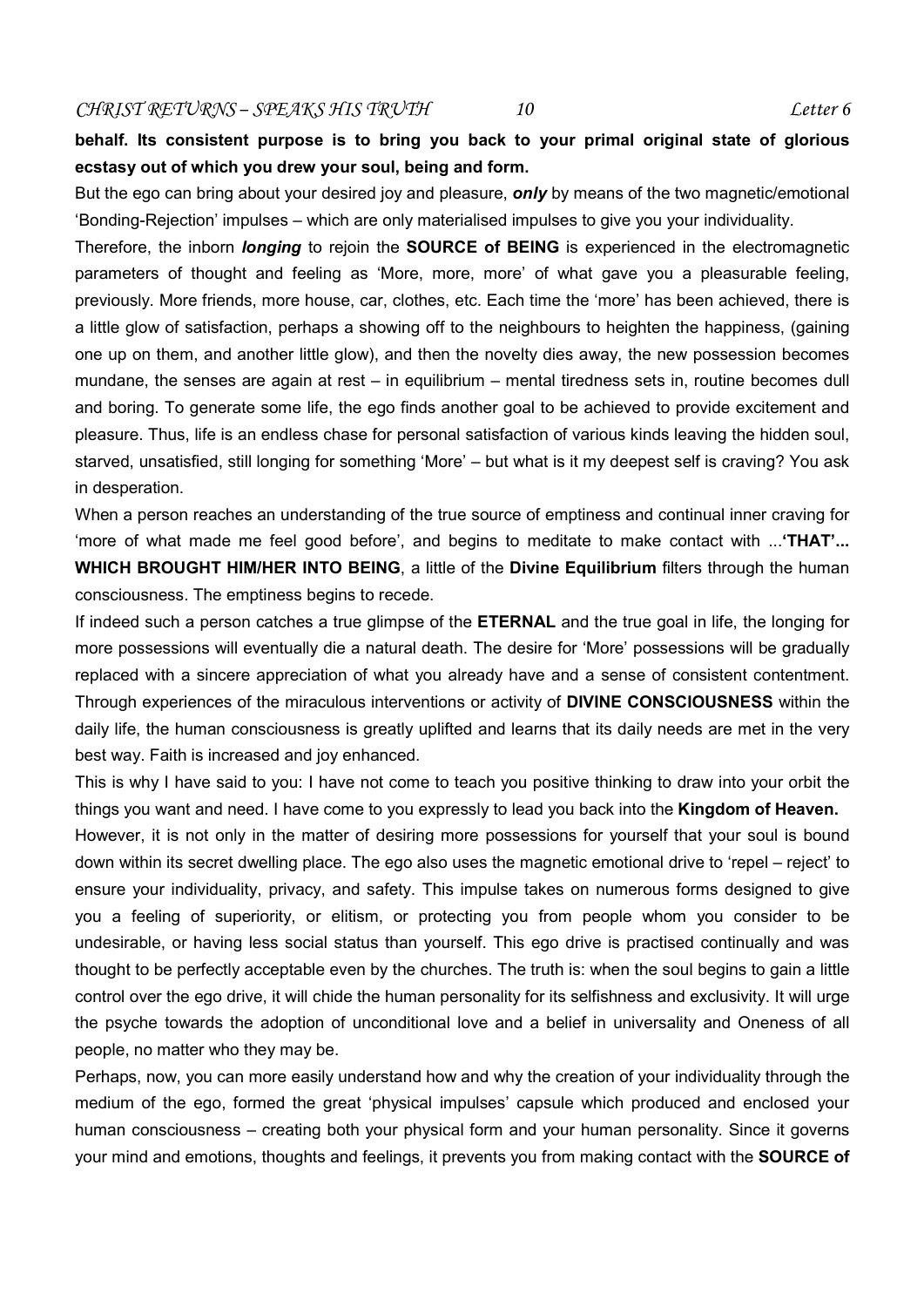*CHRIST RETURNS* – *SPEAKS HIS TRUTH 11 Letter 6*

**your LIFE** and your **SOUL.**

**YOUR TRUE PURPOSE in life** is to gain the mastery of your ego by reaching out in thought and feeling to **... 'THAT'... WHICH YOU SENSE IS BEHIND CREATION** and consistently asking for enlightenment.

This is the very first step a person must take towards that glorious moment when he/she will make contact with the **DIVINE** and then move forward by means of continual cleansing of the ego-drive, to the re-entry into that 'heavenly state' out of which your soul was born and took its individuality.

And how did this CREATION of INDIVIDUALITY come about?

As I said before, **UNIVERSAL CONSCIOUSNESS** reached a high point of mutual restraint and an explosion took place which tore apart the:

**\*\*\*\*** 

## **IMPULSE of CREATIVE WILL** from the **IMPULSE of LOVING PURPOSES**

which separated and became active within creation as:

#### **Father Intelligence : Mother Love**

seen as

#### **Electricity : Magnetism 'Bonding – Repulsion'**

**! Life** 

# !

Re-unified in equilibrium as

#### **DIVINE CONSCIOUSNESS**

# **!**

## **L I F E**

Therefore, far from being solid and imponderable 'matter**', –** in reality – the visible world is:

**Mind/activity working always in conjunction with emotional/magnetic Bonding – Repulsion.** Also known as '**Attraction – Rejection'.** 

**Father Intelligence: physical electricity** 

**and** 

**Mother Love: physical magnetic 'Bonding – Rejection** 

**together produced a child – the EGO.** 

## **!**

#### **This IMPULSE of INDIVIDUALITY**

**was born and took undeviating and consistent form within the energies of creation to ensure that the various electrical forces expressed as protons and electrons and the rest of the 'particle gang' excitedly discovered by science, should not fly off uninterruptedly into a distant 'formless state' but should be restrained and controlled by the magnetic 'bonding rejection' IMPULSE of Mother Love to bring about manifested form.** 

**Science may dispute the foregoing paragraphs, since it has been at great pains to describe the various 'bonding processes' by applying differing word-terms to the 'bonding' energies.**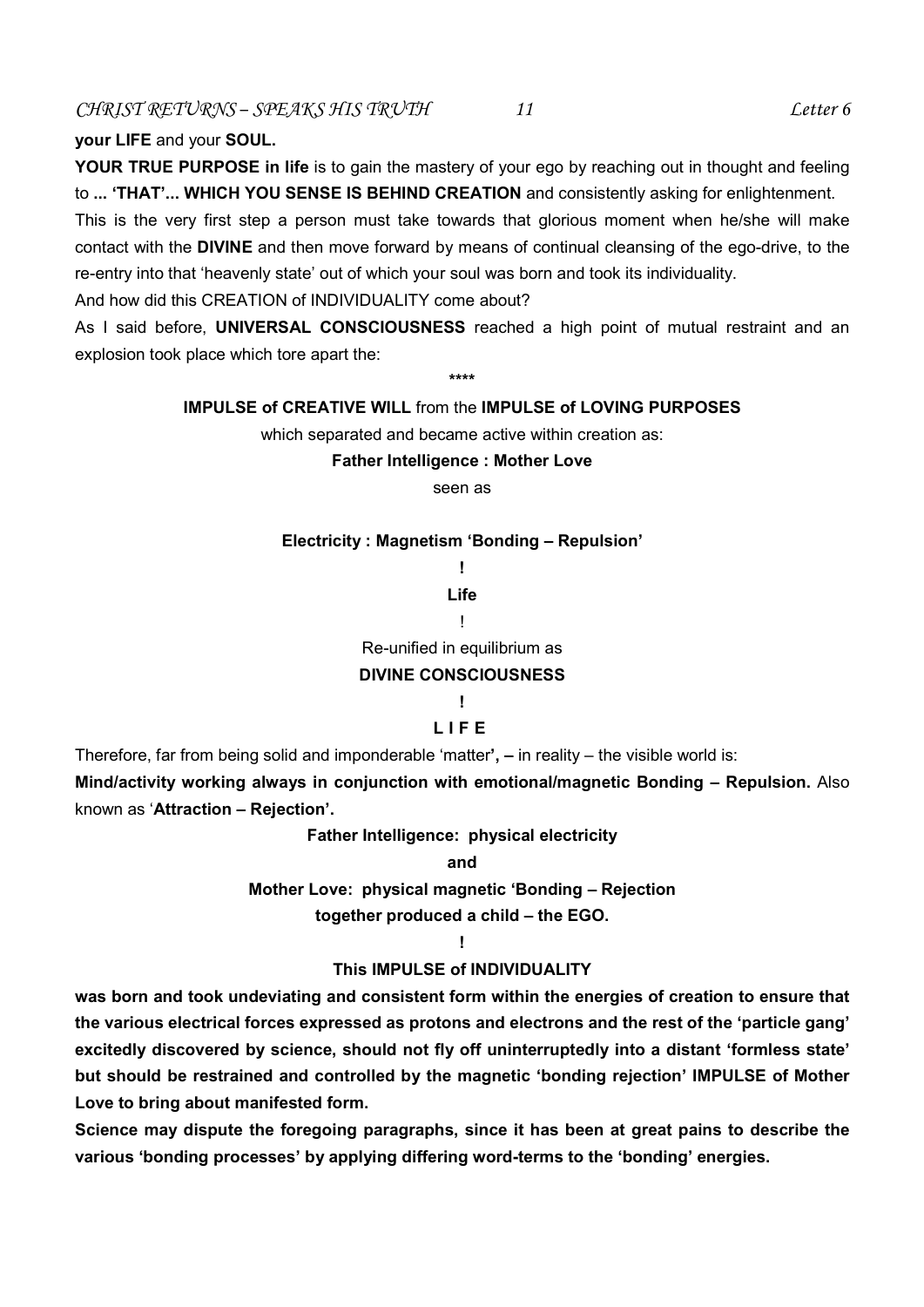## *CHRIST RETURNS* – *SPEAKS HIS TRUTH 12 Letter 6*

**Science is welcome to call the 'bonding or attraction energies' by any term they wish, but the fact remains that these energies have taken on form from the grand and primal IMPULSE of MOTHER LOVE, whose PRIMAL CONSCIOUSNESS function is to give form to individuality.** 

**The IMPULSE of 'Father Intelligent Life' gives electrical momentum to creation.** 

**The IMPULSE of 'Mother Loving Purposefulness' gives the 'bonding' to restrain the electrical momentum and bring it under control within the individuality.** 

**The IMPULSE of 'Mother Loving Purposefulness' gives the 'repulsion-rejection' impulse to ensure the survival of the individuality.** 

**That – is the process of creation.** 

Science can only approach creation as a spectator. Although its ambassadors are human and experience life for themselves, the human mind can only observe what has been created. It cannot enter into the intimate processes of creation hidden within 'matter' and the most basic fields of energy.

Science will never be able to pinpoint the **MOTIVATING FACTOR X** which gives rise to the energies which are in control of the creation of individual form.

But what science has to say on the matter of creation is of little moment to you as an individual.

Science will not change your life-style, health, environment, personal feelings and achievements one iota. What you need to know – and what I have come expressly to tell you – is how to escape the selfish **possessive-protective drive** given you by the **EGO** to ensure your individuality and survival and your inbuilt longing to return to the joy and happiness out of which all creation took **LIFE.**

**This provides you with the reason why I originally came to earth and** *am coming to you at this present time* **– to do something that no scientist can ever do for you – help your soul emerge from the confines of your ego-drive and embark on a new programme of 'thought-emotional-living' which will directly express the 'Father-Mother-Consciousness Life' injected into you and all humanity at the moment of conception.**

Because the ego itself possesses the electric momentum of Activity-Creativity and the emotional magnetic impulses of 'Bonding-Rejection', whatever is born of the 'ego-drive' by its thoughts, feelings and actions, is charged with physical electro-magnetic life which will produce replica life forms and will be eventually materialised within the life of the ego-creator.

These created forms not only manifest eventually as experiences but also disturb the functioning of the physical processes of their creator and are the origin of physical discomforts or viruses or disease.

Therefore, is it a great cause for rejoicing when the soul emerges from its encapsulating human consciousness of the ego, for the ascending spiritual consciousness will create the harmonious life-giving conditions it holds in consciousness. Conversely, it is a cause for sorrow whilst the human consciousness is submerged in ego control, producing upsets, trials and tribulations both in life experiences and the physical condition itself.

**Therefore, I tell you:** if you do not like your world, you have it within your power to change your 'conditions of existence', right where you are – if you have the faith and consistent will to do so. I repeat in another form to gain your attention: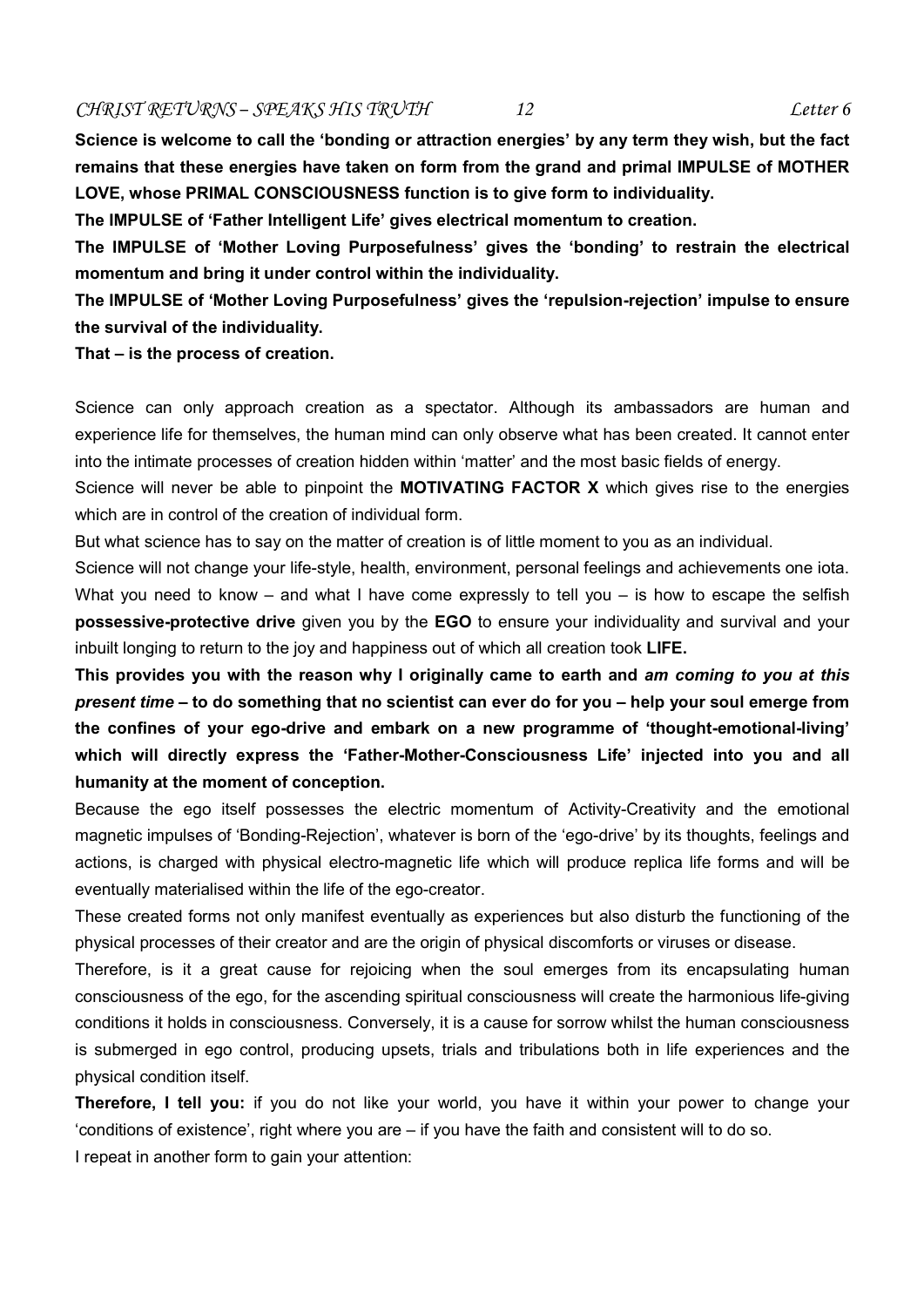## *CHRIST RETURNS* – *SPEAKS HIS TRUTH 13 Letter 6*

If you continue in your present level of human functioning and thought, you will only experience your present level of human existence.

You will be bound down to working hard for a paltry living, beset by numerous problems, such as poverty and ill-health, addictions, immobilised by prostrating fear, and exposed to illintentioned attacks of all kinds.

You will be burdened by present conditions until you understand how to change them.

This is your golden opportunity to take control of your lives as never before, by getting control of your thoughts and emotions – **your electrical and magnetic impulses –** the blue-prints of your future experiences.

For – you are like potters possessing clay and daily shaping pots and utensils for your use.

**CONSCIOUSNESS** is the clay – the substance with which you make your lives – and every condition pertaining to it. You, alone, shape your lives into the forms you experience.

By your thoughts, you can change your personal future, if you will but heed my words, understand your true origins, believe in them and use this knowledge in your daily routine.

You can affect your environment, your homes, families, work, the people you associate with, and even plants, animals, and climate.

Whatever you hold steadfastly in mind externalises.

Therefore, it is crucial to your spiritual and your personal human development to fully understand all I am trying to teach you.

Do not think that these Letters presented to you are too difficult to understand and then move on to some more easy way of finding happiness.

Believe me – there is no TRUE and more easy way for you to find the equilibrium and happiness you seek – because my words describe the UNIVERSAL TRUTH OF EXISTENCE and the LIFE with which you are presently building or destroying your lives.

At the same time – rest assured that you will never be able to create new conditions for yourself until you discover WHY and HOW you have been creating destructive and negative conditions in the past.

Everything you are presently experiencing, you have created and set in motion by former thoughts, words, actions in the past. So do not resent your present circumstances, for you yourself have done whatever was the cause of your present conditions.

Be sensible, therefore, and read these Letters and devote all your strength and will to discover the means you have used (in former ignorance) to spoil your life in days gone by.

Then take the necessary steps to clean out your consciousness.

You may ask: Why should I clean out my consciousness?

I tell you – YOU would never plant a field of mealies without first putting in the plough to turn the ground, and then the equipment to make a fine textured soil and scatter the fertiliser. In ignorance, you could plant amongst the existing weeds in lumpy ground and omit the fertiliser and your crop would be thin and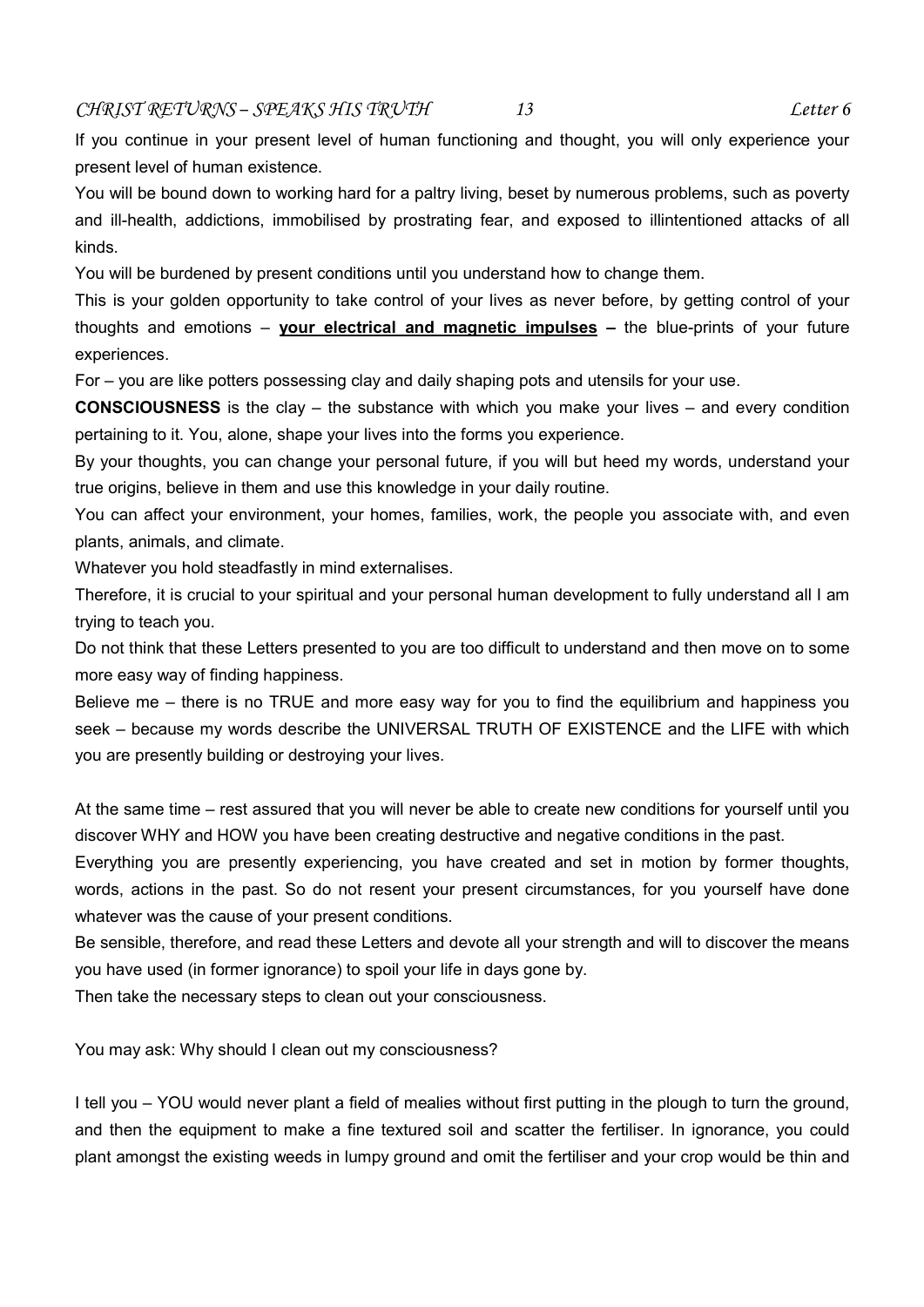## *CHRIST RETURNS* – *SPEAKS HIS TRUTH 14 Letter 6*

patchy. So is it when you muddle along in your earthly self-centred thoughts and live entirely in your own human knowledge, strength and will. You are limited in everything you do. And, all unknowingly, you create the very circumstances which will limit the harvest of your endeavours.

The moment that you realise from whence you have truly come,

Seek the Power on which you may draw to accomplish every single thing in your life,

and take urgent steps to clear out the weeds.

thus purifying the soil of your consciousness,

you will draw on the POWER

which will imbue and prosper your daily experiences and activities.

You could say the **POWER** is your fertiliser but this would be completely inaccurate and false.

Fertiliser is inanimate chemical food for the plant – whereas the **POWER** on which you can draw through daily meditation, is the **LIFE** which will invigorate your entire being, your life and even your plants, and the bricks of your houses and your equipment far beyond your present belief. People who have given their entire willpower to living this Truth, see the undeniable fruitage in their lives and the 'seeing' increases their faith and determination. Thus do they enter a circle of blessedness. They marvel that other people can resist this truth and choose to remain outside the spiritual and earthly harmony in which it is possible to live.

If you are prepared to listen and ponder and meditate on the following pages*, you will begin to understand what has been hidden from the beginning of creation.* 

## **CLEANSING THE CONSCIOUSNESS**

Whilst doing all of the very necessary work of mental/emotional cleansing, use my words in the foregoing pages, describing **... 'THAT'... WHICH HAS BROUGHT YOU AND ALL THE WORLD INTO VISIBLE BEING** to build up an awareness and contact with **ITS** powerful **DIVINE CONSCIOUSNESS.** Out of that contact will come the inspiration and strength to accomplish the cleansing more swiftly. As the cleansing takes place, you will experience new found happiness and fulfilment in every area of your life.

You will also receive inspired directions in regard to your daily lives, either during your meditation or like a ray of light in your mind when you are at peace and thinking of some mundane matter. If you do not discount or reject these directions but follow them – faithfully and carefully – you will be taking your first steps to becoming, eventually, a great and successful planter and reaper of creative ideas in your environment. Everything connected to you will blossom, flourish and prosper. Everything will respond and bless you with newness of life.

If you discipline yourself in meditating daily with undeviating devotion, you will eventually begin to feel a response and inflow of *THAT WHICH BROUGHT YOU INTO BEING,* and the words you are using will take on new meaning. The words will be imbued with *UNIVERSAL LIFE.*

You will be filled with joy and will rejoice exceedingly, because you will then *KNOW* the power is real and active in your mind and life.

You will come to rely ever more confidently on the power beginning to be manifested in your affairs. *You will want to draw others into your state of blessed harmony for other people will be aware of It*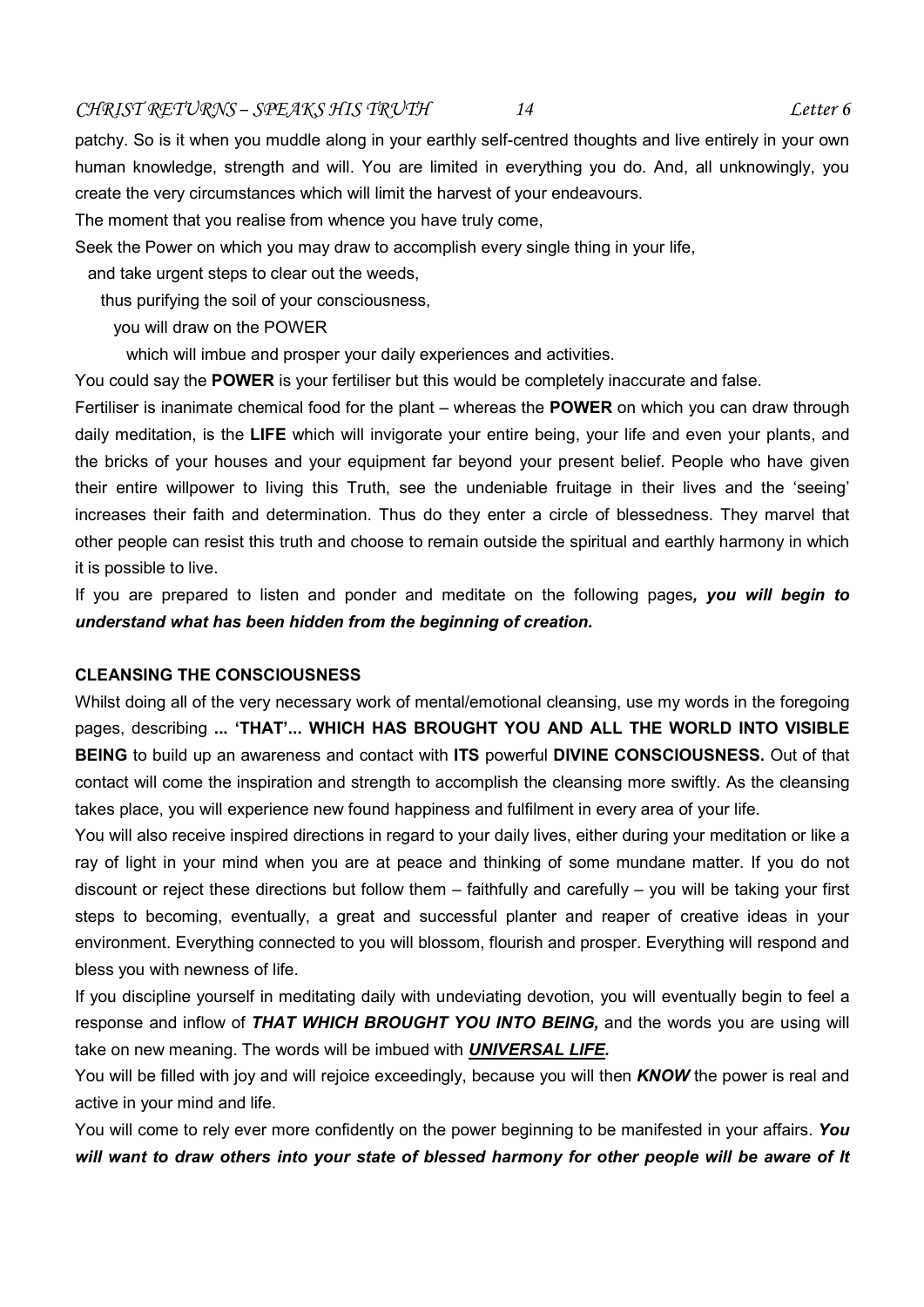## *CHRIST RETURNS* – *SPEAKS HIS TRUTH 15 Letter 6*

# *and ask you about It. Not only this – you will be experiencing a new kind of brotherly love and will want to share what makes you happy, with other people.*

I cannot emphasize this Truth enough, this need to meditate, since so many people give up the search and the self-discipline of daily listening before they have fully cleansed their consciousness and arrived at that state of inner purification so necessary to making perfect contact with the **UNIVERSAL CONSCIOUSNESS – the Source of your Being.**

When you do make contact – seeming miracles happen! This is the commencement of the **U**niversal **P**ower taking on form and shape in your soul, body, mind, heart, and circumstances.

I tell you truly – you may trust my words implicitly – if you persevere, there will come a moment when you actually feel the contact, and know that you have made contact.

## **You have then reached a most crucial time in your spiritual/human development!**

For a few hours so many souls feel uplifted and joyful but then the daily cares intrude into their minds, and they intellectualise the experience. They explain it away in human terms.

Do not do this – for you will lose what you have been given! You will greatly delay your spiritual progress.

If you read these words and are afraid to believe them, or believe they are foolishness, or feel you will lose prestige if you believe them – you are making a creative form in consciousness which will negate any constructive response you may have originally had to this Letter.

So I say to you – cherish your moments of belief, preserve your special times of contact with ... **'THAT'... WHICH BROUGHT YOU INTO BEING,** believe in them, and hold them fast in your consciousness and gradually you will move forward on to the heights of 'spiritual' consciousness – to great insight and joy.

Again, I say, do not put these Letters to one side. I cannot sufficiently emphasize your need to think about them, recall what they have to say. If you cannot remember, then return and read them yet again, and yet again, and yet again, until they have been absorbed into your consciousness.

The more you meditate on them daily, so will they be clarified in your mind and will come to have ever greater meaning for you. Eventually, you will find that they have been like food and drink, building up your morale and determination to help change your present conditions into those of harmony, widespread growth, prosperity and peace.

Great inspiration & joy will be yours when you come to realise that the immensity of **'That Which Brought You into Being'** is radiant, rapturous ecstatic Power – beyond your present capacity to dream and imagine – It is Reality –

**IT** is the **SOURCE of BEING** – the SOURCE of everything that you see in your natural living world and in many levels of existence beyond the one you presently inhabit.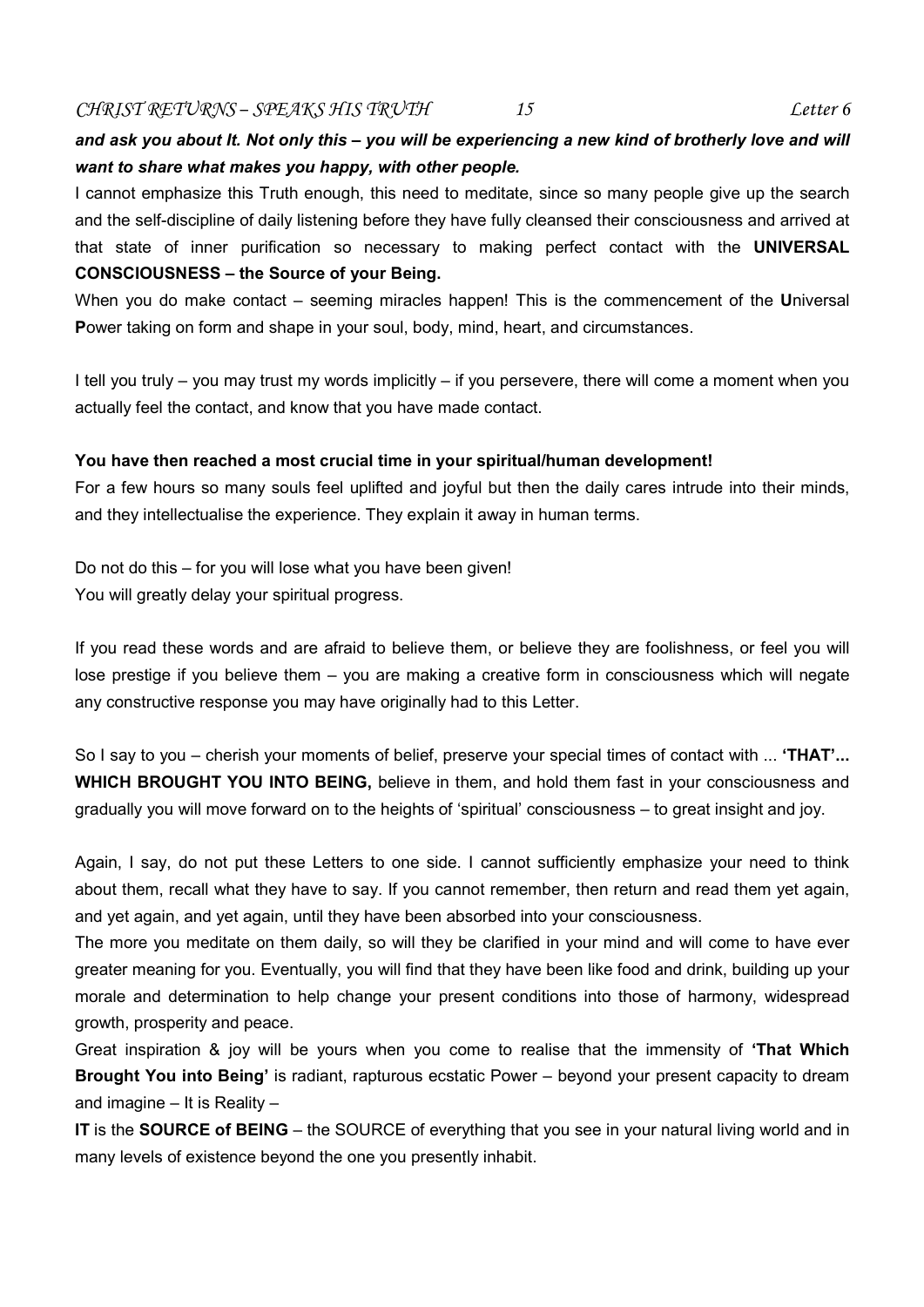## *CHRIST RETURNS* – *SPEAKS HIS TRUTH 16 Letter 6*

When you are abundantly receiving **Divine Consciousness** into your mind, yourself, into every facet of your existence, then you will begin to see the enormous difference, you will look back at the times of stress and unhappiness and see that gradually the limitations of your life will have yielded to greater blessedness. **This becomes an ongoing process in your life.**

# **Be of good heart – It is truly I, the Christ, who is reaching out to YOU and the world through the medium of these Letters.**

I particularly want to impress on your minds the way I have deliberately made statements in the past pages to lift your thoughts to a higher level of consciousness, depicting the benefits to be derived from working to elevate your consciousness by ridding it of the negative traits mentioned on page 1.

**I want you to realise fully that I have only come to help you rid your self of the undesirable egodriven thoughts and emotions presently controlling your mind. I am also here** *expressly* **to encourage and 'help you' – yes, 'help you' – develop within your mind and heart all the lovebased thoughts and emotions which will bring you into harmony with Divine Consciousness. It is my most urgent and loving purpose to bring you out of the grey shades of existence which you presently inhabit – into the 'sunshine' of spiritual enlightenment that awaits you when you have conquered the ego-drives, become unified with your soul and 'Father-Mother-Life' and moved into the harmony of unconditional love for all.** 

Therefore, I will repeat the list of negative characteristics set out on page 1. I want you to read them carefully and watch your own reactions and feelings **as you go through them slowly. Criticism, sarcasm, judgmentalism, rejection, denigration, enmity, intolerance, hatred, jealousy, aggression, violent impulses, thieving, falsehoods, double and devious dealings, slander –**

How do you begin to get rid of any of those you know to be part of your consciousness?

Do not be too ashamed to face up to them, since you are a human being and have been born under the influence of these characteristics of the ego. So do not be too afraid or too downcast to face up to them. Take the first step in total honesty – and write them down.

The second step is to take the sheet of paper and lie down and place it on your chest. Close your eyes and reach out in thought to the **Divine Reality – your Source of Being, which you should now realise is your Loving Procreator – your true 'Spiritual Father-Mother' – which radiates unstintingly and continually and consistently – UNCONDITIONAL PARENTING LOVE.**

Give time to quietening your mind until you feel that you are moving beyond your own consciousness.

Then ask, in perfect faith, and expect an immediate answer, since you are operating in **consciousness,**  for help in removing, dissolving, overcoming the false and unnecessary **rejection ego-drives** in all the days to come.

**Emotionally, you make it clear to your 'Spiritual Father' or 'Divine Reality' – and therefore to yourself – that you want no more of these ego-negatives in your consciousness. You ask for the inspiration and strength to make every effort to avoid or deny them, from that day forward.** 

By following this course of action, you are creating **a NEW CONSCIOUSNESS FORM** which now begins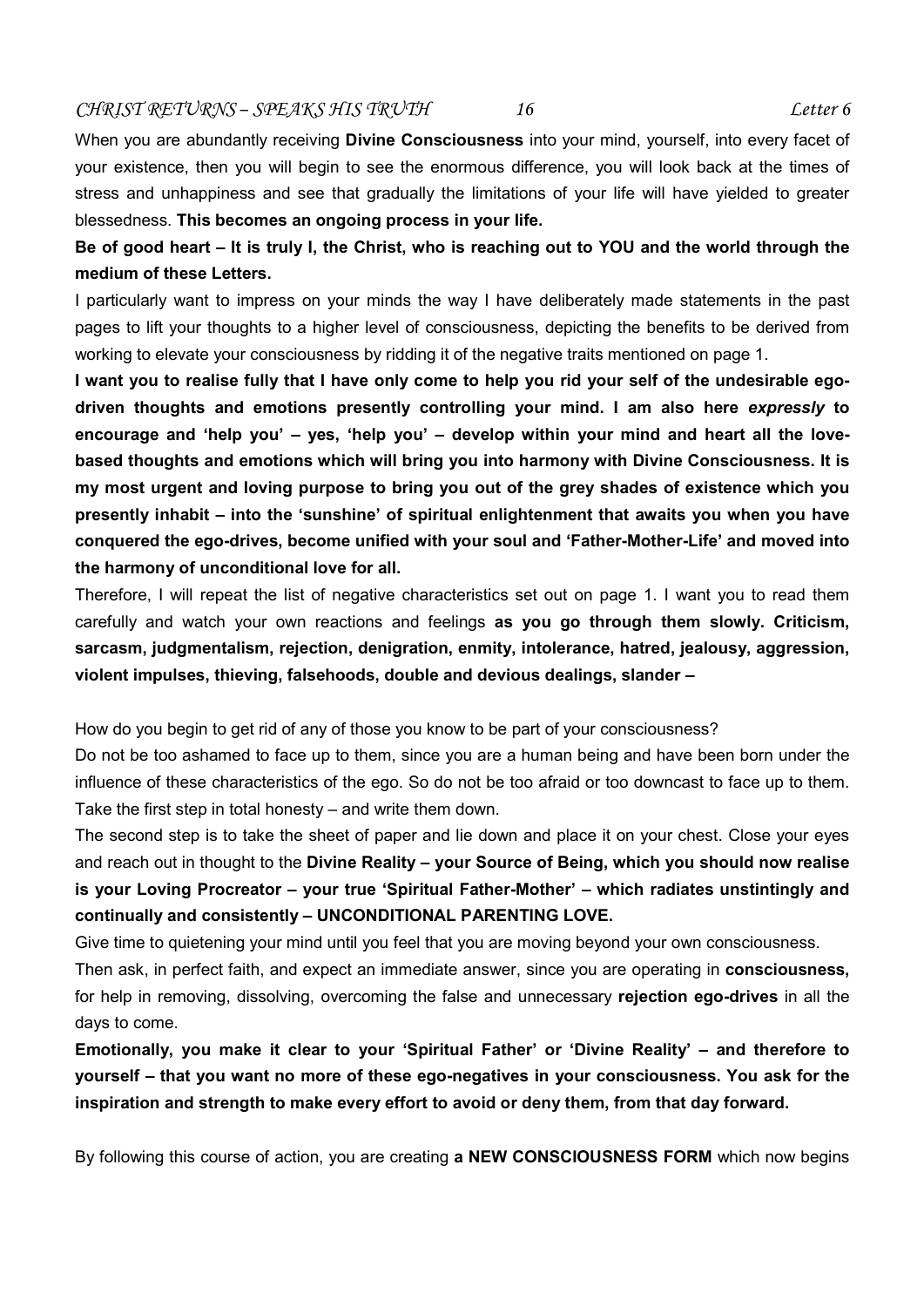to infiltrate and take over your present consciousness.

#### **YOUR INTENTION**

#### **now becomes your reality.**

The former negative characteristics written on your piece of paper and taken to your 'Spiritual Father' are now in a limbo of rejection in your consciousness. This conscious rejection is also the means of drawing Divine Power into your consciousness to help you strengthen your resolve and remembrance to discard any impulses which may erupt from the rejected characteristics.

Therefore, as you can probably see – the surrender and meditation have set in motion unseen work in consciousness of which you will probably be unaware until you later wake up to the fact that the characteristics have disappeared.

I would earnestly urge you to take the paper of characteristics into meditation several times. Each time you do so, you draw into your own consciousness, a further injection of **'Father-Mother-Consciousness**  Life' power into your purpose of overcoming and ridding your consciousness of unwanted consciousness forms and forces.

When they have been dissolved, they will no longer draw into your circumstances the negative and unhappy shadows which plagued you before. You will be travelling a higher path to freedom.

As you progress, you will come to perceive little faults of consciousness in your mind and heart which never seemed to be wrong before, and when this happens, you must go through the same procedure of writing them down and taking them in utter faith to your **'Spiritual Father'.**

Now, there is one more thing you must do to complete this re-building of your consciousness.

In place of

**criticism, sarcasm, judgementalism, rejection, denigration, enmity, intolerance, hatred, jealousy, aggression, violent impulses, thieving, falsehoods, double and devious dealings, slander –**

you must write down on a piece of paper – **in gold letters** if possible, to give you a sense of beauty and glow about the attributes – the golden qualities of **Divine Consciousness** of which you want to be possessed by – and to express – in future.

To be in perfect harmony with your '*Divine Reality' –* your '*Spiritual Father'* – each attribute will be founded on unconditional love and will promote the highest good of others.

For no longer will you seek to put others down in order to make yourself feel greater and more selfconfident. Your entire consciousness will be directed to affirming other people and building up everything within your orbit. You will seek to nourish, nurture, teach, protect, maintain, fulfill the needs of others, and seek to lovingly establish order out of chaotic mindless actions.

Having written **your golden aspirations** on your sheet of paper, again lie down and reach out to your *'Divine Reality*' and ask that the beautiful impulses – the *nature* of the *Divine* may gradually spread through your mind and heart and become your own consciousness. When this happens, your soul will be like a baby chick pecking and pecking, breaking its shell to emerge into the wonder of the great big world to be united with mother hen, patiently waiting for her child to re-join her. This is how it is with me and all other Christed souls. We wait and watch and help the people who long to find out the cause of their emptiness of spirit, who set their hearts on transcending earthly occupations, whose minds are being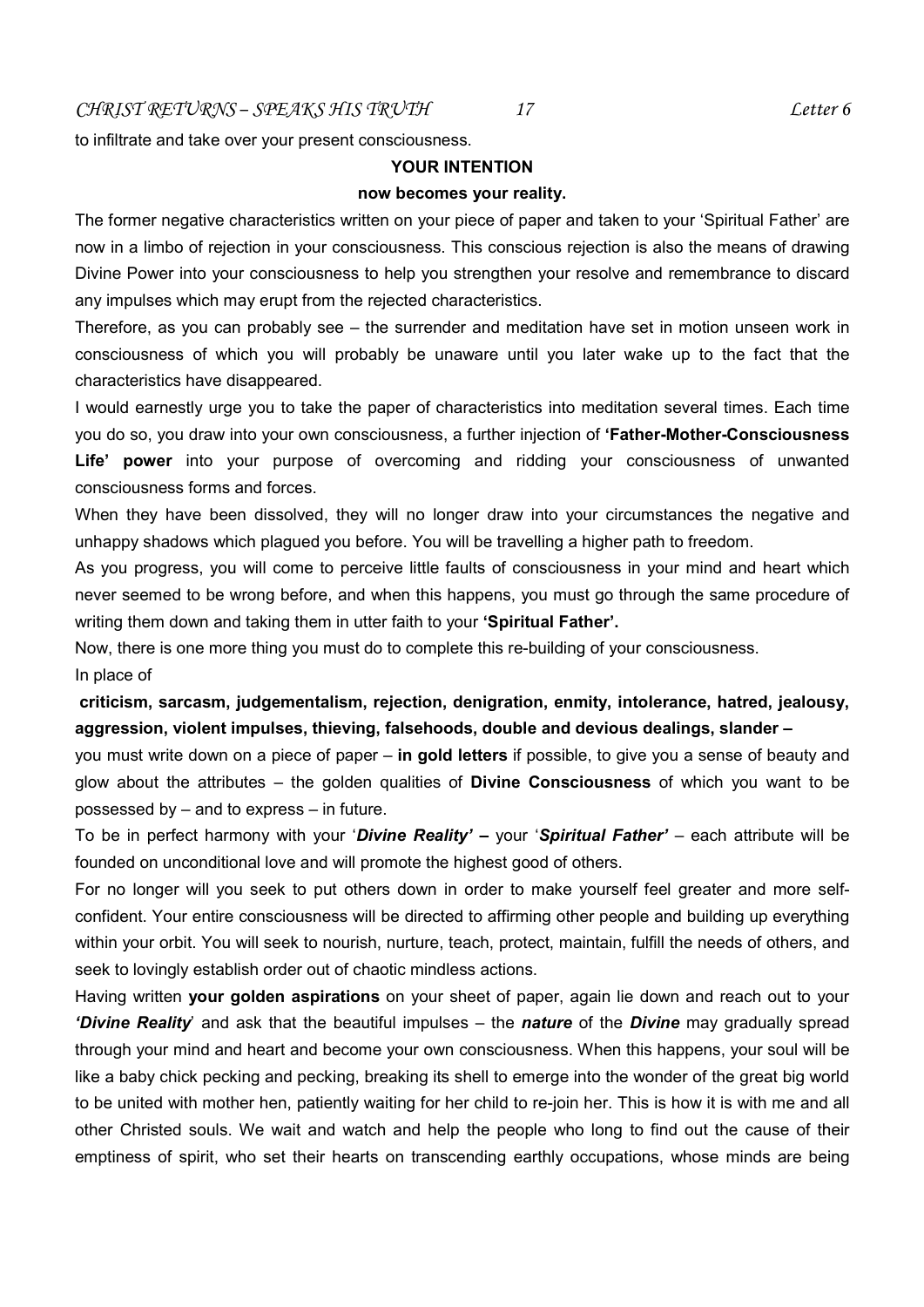## *CHRIST RETURNS* – *SPEAKS HIS TRUTH 18 Letter 6*

drawn to higher purposes in life, and who dream of coming into perfect attunement with their own souls and their **DIVINE SOURCE OF BEING**. We yearn with love over the spiritual travellers more than the travellers even suspect. This means that we yearn with love over you who are reading this **Letter.**

**When you are again united with your** *Source of Being,* **you will have achieved your true purposes on earth. You will have accomplished your true mission in eternity. And now – let your REAL LIFE begin! You will have entered the Kingdom of Heaven!**

I will not tell you what qualities to write for your new consciousness – these must come out of your present perceptions of the highest and best. Again study the **Divine Nature of Divine Consciousness**  which I perceived so clearly in the desert and described for you in **Letter 1.**

Let this **Divine Nature** become your own nature.

I want you to know that when you embark on this journey in true sincerity, I will be at your side in every eventuality. It is my dearest wish that you will come to know that I am with you and that I am sending you support and strength in your quest to become unified with your '*Divine Reality'*.

## **ABOUT 'CHRISTIANITY'**

I am now about to speak to you about more mundane affairs and as you read the following pages, I want you to review what is happening to your mood or feeling of well-being.

This is still an exercise in the recognition of what is happening in your consciousness as your thoughts change and you employ a new set of words.

Please read the next pages very carefully, whether or not you are a professing Christian, even though you may be strongly tempted to skip them. Write down your responses, ideas, feelings – particularly any changing feelings of depression or pleasure.

Make a note of the number of the page when the words begin to lighten your mood and lift you on to a higher plane of peace and happiness.

**This is a most important exercise, for, unless you do it, you will continue to read about 'consciousness' for ever, but will never reach a deep understanding how it is the basic energy of your existence, of 'matter', your body and environment, your life events, your MOODS and your spiritual aspirations.** 

**You will not begin to realise that CONSCIOUSNESS is the be-all and everything in your existence and experience – until you notice how 'ideas and opinions' can raise or lower the frequencies of vibration of your consciousness.** 

I want you to become aware of the words you use in your daily lives, the quality of life they create for you, and the impact they make on others – either lifting their moods into peace and joy or leaving them depressed and depleted.

Furthermore, it is my earnest intention to reach those of you who are presently adherents of the Christian religion and are struggling with past or present religious conditioning, thus finding it difficult to extricate your perceptions from dogma in order to move freely within the finer frequencies of vibration of higher spiritual knowledge.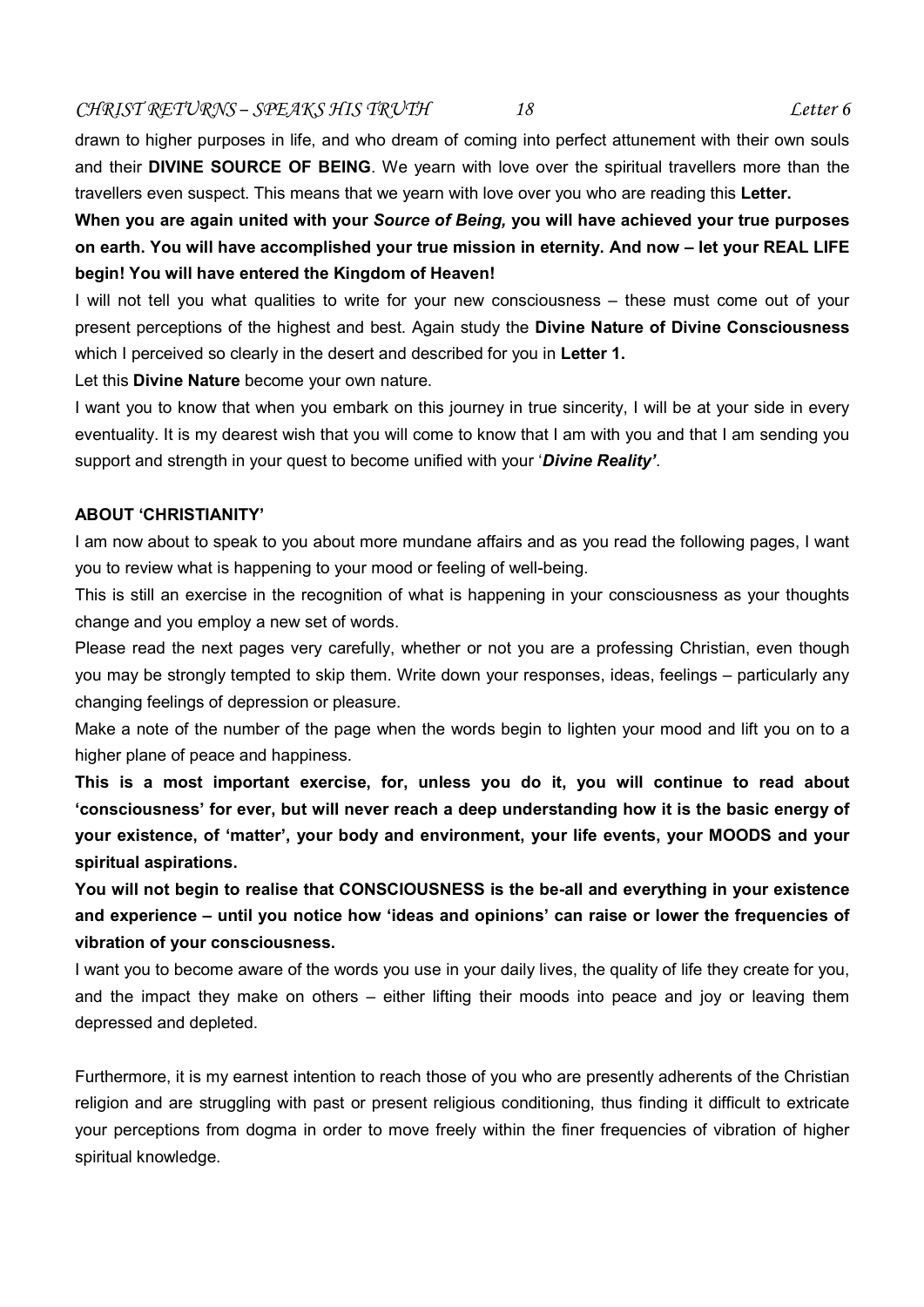You may be fearing damnation if you even read these pages – and yet they have a drawing power for you and you intuitively feel that you are reading about the **TRUTH of EXISTENCE** which you have not been taught by your ministers. You are torn by your pressing need to know the Truth and your fear of displeasing 'God' in whatever form you presently perceive 'Him' to be.

• **I, the CHRIST,** am well aware of the distress these **Letters** are causing to many sincere people and I long to bring you through your disquiet to perfect peace of mind and joy.

For this reason, it is an absolute necessity to first analyse your present beliefs and the origins of church doctrines before continuing to teach you the deeper Truth about the 'nature' of the **U**niversal and the nature of man himself.

To fully understand the origins of Christian doctrine, you must travel back in time to the beginnings of Judaism and there find the 'rationalisations' of the human mind which struggled to define in words what was felt intuitively to be a probable source of being.

Those of you who are struggling to free yourselves of past myths and erroneous beliefs, must now come to clearly perceive for yourselves – and *understand* – the fundamental difference between 'church belief' and the **TRUTH of EXISTENCE** I am presently attempting to explain to you.

Until you can clearly discern the 'origin and form of your present beliefs', you will not be able to shake yourselves completely free of the illusions of your past conditioning within the church. You will have a 'foot in both camps' – a dangerous position to be in. This state of mind will give rise to great mental conflict and may cause you to abandon the search and return to the old, comfortable, emotionally secure religious forms which are leading you nowhere. So beware and do not allow yourselves to be intimidated by threats of displeasing 'God' and likely damnation.

## **THE ORIGINS OF A BELIEF IN A 'SUPER INDIVIDUAL GODHEAD'**

Therefore, we will begin with a description of the origins of a belief in 'God', a name which has meant many different things to mankind. This belief began when the ancient Hebrews walked the desert plains and questioned the origins of creation. It was imagined that in some way the **SOURCE of CREATION**  must surely be a 'superhuman man-god' invisible and far transcendent to earth and human kind. Some of the ancient prophets were mystically aware that the **S**ource of **C**reation was diffuse and present – in some way – throughout creation and was also sited in the eternal dimension but this mysticism was not available to the average human mind.

You must also understand that, despite the present 'seeming reality' (in your minds) of such a 'God' from your readings in the Bible, no one has ever glimpsed such a 'superhuman man-god' in any form whatsoever, except, perhaps, Moses who claimed he saw Him in a 'burning bush' and described Himself as 'I am that I am'.

All that people have known of such a super-human 'god' has been derived from reading the colourful descriptions of 'God' given by prophets during their sojourn on earth. It is a hallmark of how illusory are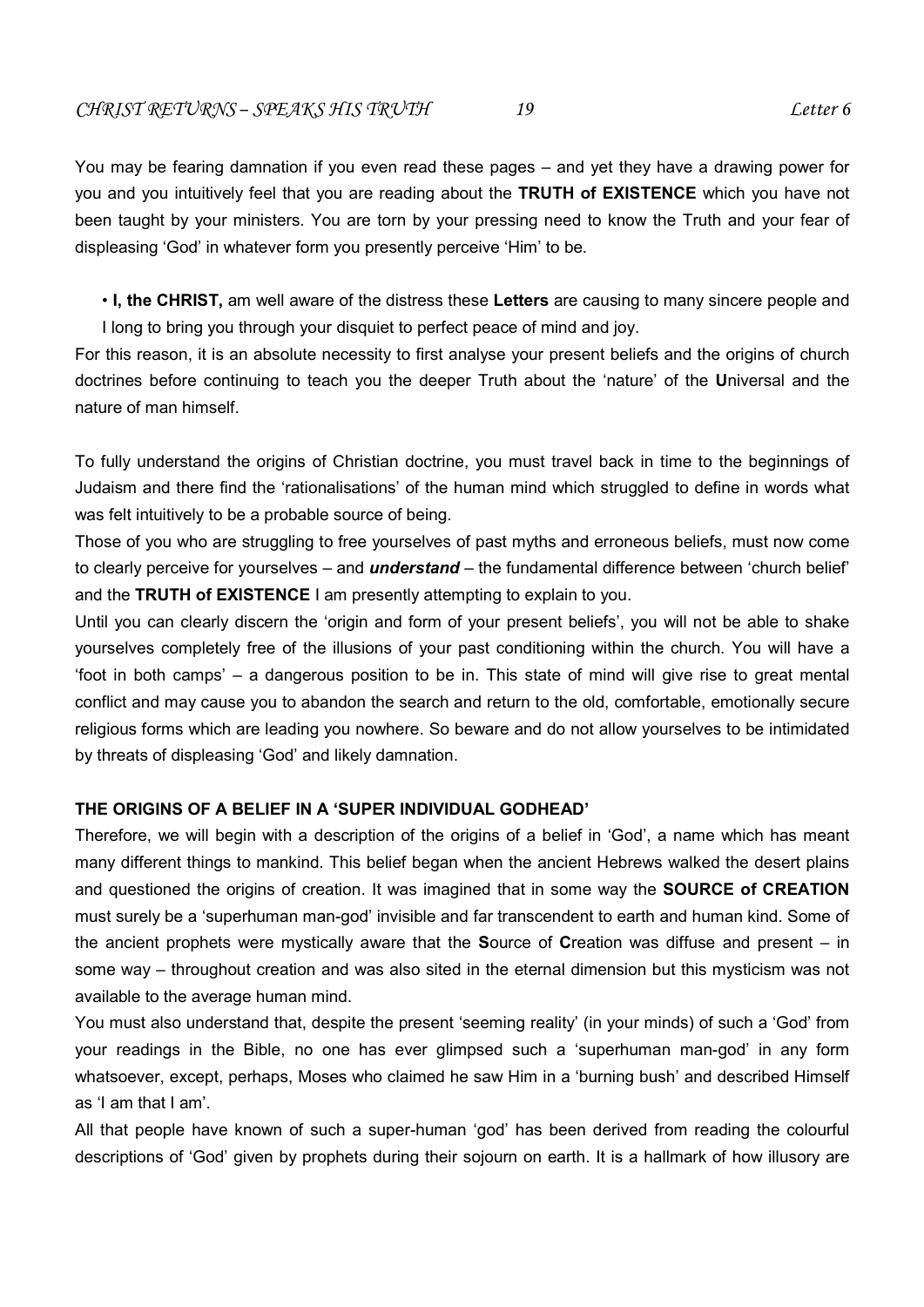#### *CHRIST RETURNS* – *SPEAKS HIS TRUTH 20 Letter 6*

religious beliefs that religionists return only to the ancients for their 'truth' since they cannot believe that 'God' is truly real, eternal and equally able to speak to people in your day and age.

**Your ministers are terrified of any beliefs which do not meld into the old ones. They never consider – or are afraid to consider – that perhaps spiritual knowledge within the earthly dimension – is evolutionary!** 

I want you to 'see' that a 'fabric of belief', a mixture of rationalisations and beliefs has been concocted to make a web of mental/emotional security with which to enmesh and trap the minds and hearts of people. All that people are taught in the Christian faith is emotionally-based and emanates from 'hearsay', derived from early reports of my life and death on earth. Yet these are believed fanatically.

Christians are taught that: 'God is Love – and God is aware of your sin and punishes, disciplines, rewards the doers of good and sends misfortunes to the evil-doers'. This is an exact description of human activity and consciousness!

Christians are taught that **I, the Christ,** in the persona of Jesus 'died for the sins of the world'.

I was the 'unblemished Lamb of God sacrificed to pay the price for people's sinning'! I made a supreme sacrifice of myself to accomplish this strange feat of 'payment of sin' down the ages.

I again entered my body after death by crucifixion and appeared many times **in the body** to comfort and teach my mourning disciples. I even ate food during my appearance to them.

After forty days, I ascended out of sight of my disciples, taking my body up into 'heaven'. As I asked in **Letter 3** – what would I do with a human body in 'heaven' – in the life beyond?

Because I said at my last supper with my disciples that they should remember my last meal with them by breaking bread and passing it to each other, and should each drink from the same cup of wine, and remember that my body was crucified and my blood spilt to bring them **truth of being,** this incident was converted into the bizarre belief that with pomp and ceremony at the altar, my body was transferred to wafers which communicants should swallow with all due reverence.

My body! What good would my 'body' – spiritualised or not – do for the communicant?

Can you see how the mind can be conditioned into accepting illogical nonsense which can endure almost two thousand years because it was backed by a great hierarchy of Pope, Cardinals living in palaces, immense wealth, and upheld in earthly pomp and ceremonious prestigious circumstances?

## **I want you to know the truth about that fateful night – what you call my Last Supper.**

*Though painful to do so, for the sake of greater clarity, I have brought myself down in consciousness frequencies of vibration right into the conscious recollection of my thoughts and feelings during my last meal with my disciples.* 

*Although a strong man, enlightened, and certain that I had a destiny to fulfill which I could not avoid – did not want to avoid – I was also deeply sorrowful as we commenced our meal – the eating of the Passover. My disciples had been my friends and had stood by me during some difficult circumstances. I was sad to be leaving them and fearful for their well-being.*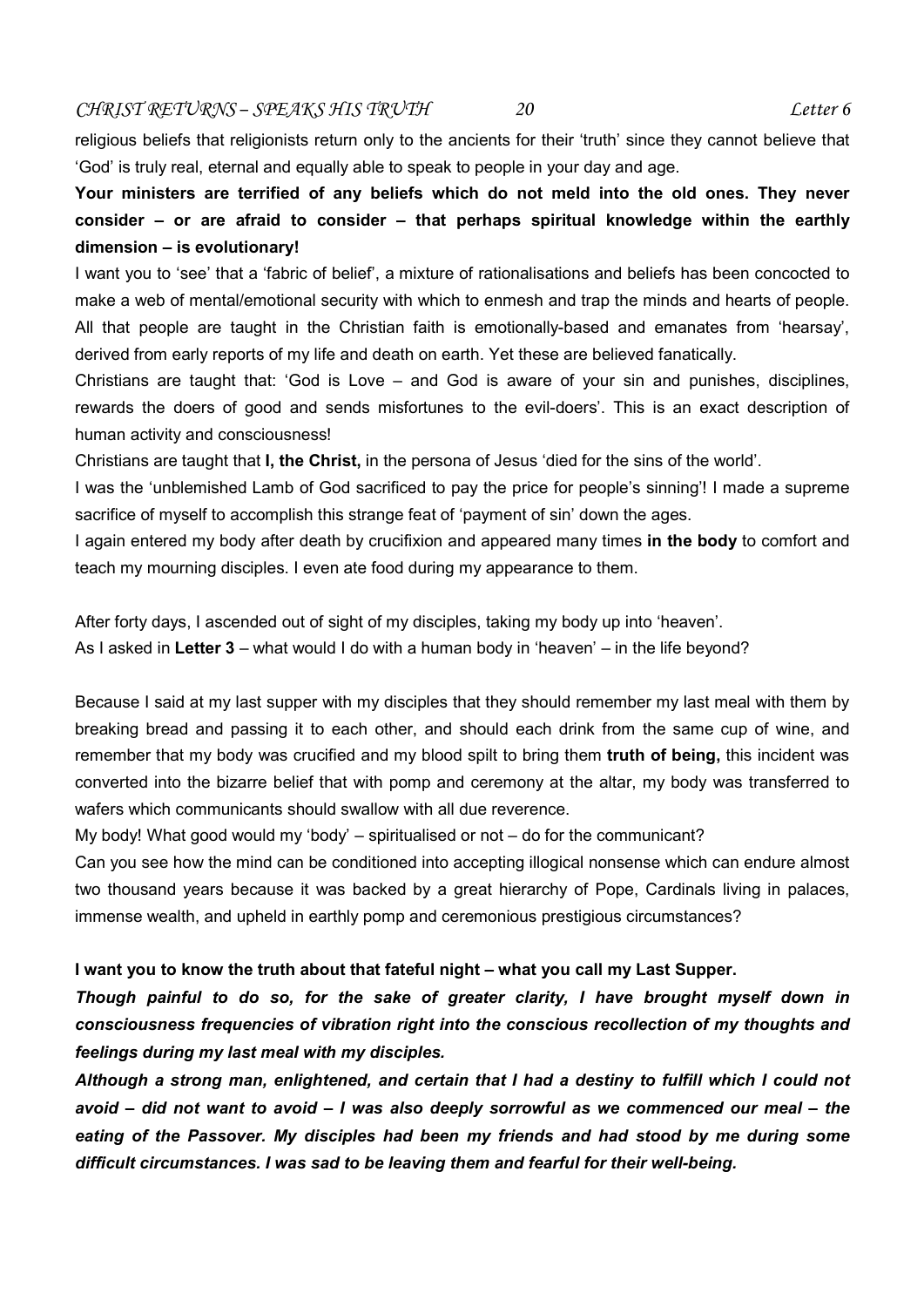#### *CHRIST RETURNS* – *SPEAKS HIS TRUTH 21 Letter 6*

What would happen to them when they found themselves alone without my guidance and *protection? They had depended on me more than they knew.* 

*I recalled my years teaching the people. I felt a deep sense of irony as I remembered my return from the desert – dirty and unkempt but literally possessed by my joyous concern for my fellowmen, and intensely excited that I could now put their feet to the right path, implant in their minds the truth concerning existence, show them how to overcome their fears, their sickness, poverty, misery. I was going to conquer the world!* 

*But how differently it had all turned out! Tomorrow I would hang on a cross!* 

*It was true, however – I had achieved much success. I mused over the instances of healing and the people's joyful acceptance of the 'Loving Father'. I could understand why the High Priest and the Council hated me. Instead of fear, punishment, and animal sacrifices, I had brought the people the reality of the 'Father Love', proving it by healing terminal cases.* 

*I brought my attention back to my disciples who were talking to each other whilst eating. They were still unaware of the challenge that lay ahead of me – my crucifixion. Although I had repeatedly warned them, they refused to accept my words as truth. They thought I had become frightened of the Chief Priest and wondered why.* 

*I had extricated myself from threatening situations before.* 

*As was customary at the Passover, they were speaking about the circumstances surrounding the escape of the Israelites from Egypt. John, who was highly imaginative, was giving them a colourful account of Moses calling together the Israelites and telling them that, at last, they would finally leave Egypt and escape from their life of slavery into freedom in the desert! For this reason, Moses directed the head of each family to kill an unblemished lamb and with handfuls of herbs, paint the blood of it on the door posts of their dwelling. Moses said that angels would come at night and fly through Egypt killing the first born of all Egyptians and stock, leaving only the first born of the Israelites who would be saved by the blood on their door posts.* 

*As I listened to them, and saw their smiles and nods of acknowledgement of this 'wondrous' happening, I realised with a pang of anguish how little they truly understood my description of the 'Heavenly Father'. I heard John's words concerning: Blood, blood, blood – blood of the unblemished lamb, blood on the doorposts, blood of the Egyptian children and livestock. As ever, I marvelled at the centuries old Jewish preoccupation with blood, and briefly remembered that Abraham was even prepared to sacrifice his only son, intending to slaughter and offer him as a sacrifice because he believed God had told him to do so. I then thought of the daily animal sacrifices in the Temple! To me, the entire concept of 'blood-letting' as a way of paying for 'sin' was an absolute abomination.* 

*But I remained silent and did not argue with the men. I realised that their minds were filled with these traditions, as solid and enduring as rock. This was our last supper together, our last meal all at one table. It should be a time of peace between us and a loving farewell.* 

*Doubly momentous for my disciples because the Passover was so sacred an event for their*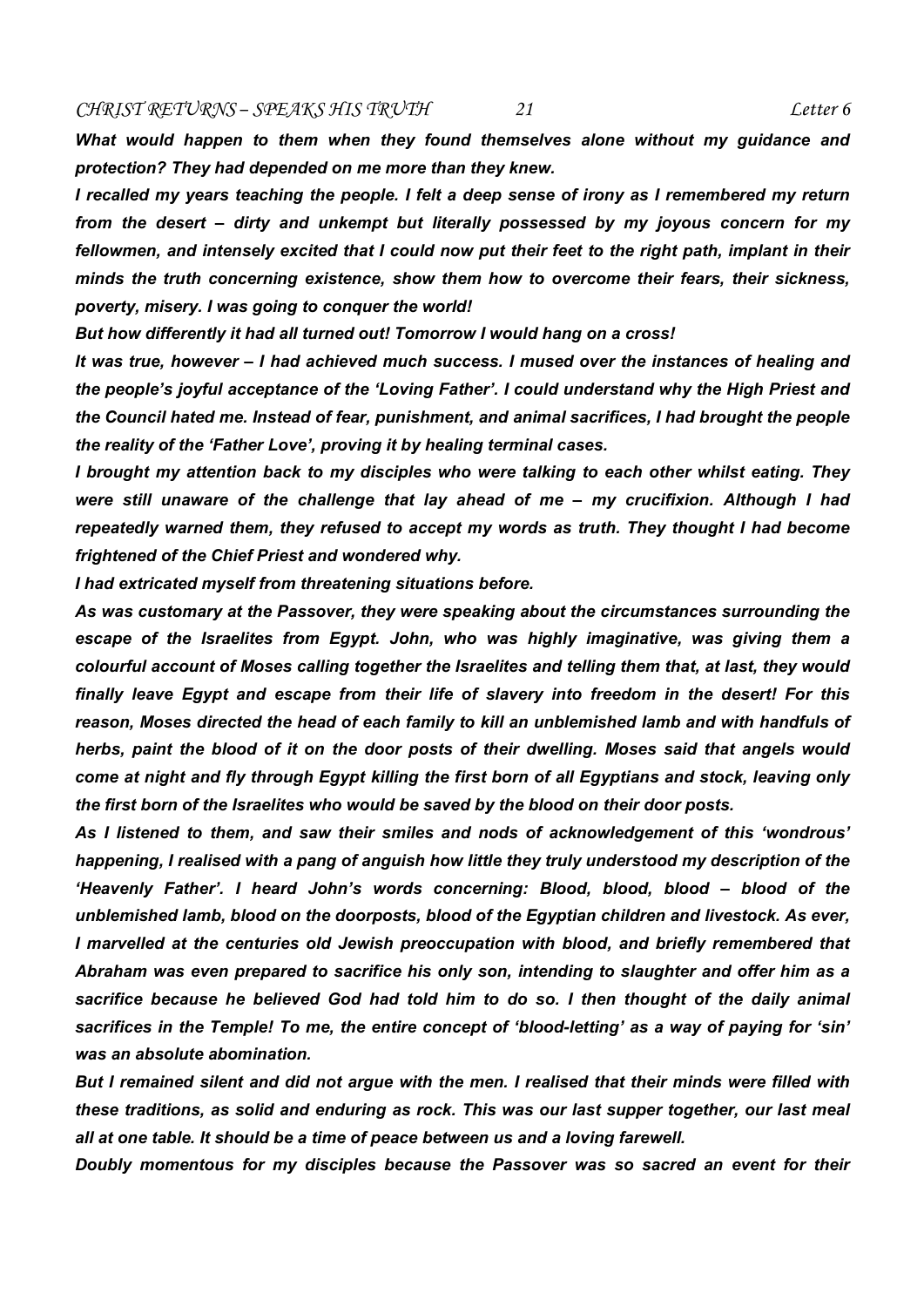## *CHRIST RETURNS* – *SPEAKS HIS TRUTH 22 Letter 6*

*Jewish minds and this I would have to accept in the spirit of love and understanding.* 

*Previously, I had not celebrated the Passover since the tradition sickened me. I preferred to go into the hills quietly to meditate, leaving my disciples to eat the Passover with their families.* 

*Because of my previous attitudes, they did not wonder at my present silence.* 

*Now, I half lay, half sat, unable to relax as I usually did – tense, wrought up, compassionately warm towards my disciples – yet half annoyed with them.* 

*I* wondered how *I* might leave these confused, somnolent followers an effective token of *remembrance – some ritual to bring back to their muddled minds all that I had tried to teach them. I wanted to shake them out of their sanguinity.* 

*As I listened to their talk about Moses and his various miraculous activities, it came to me that if they were so pre-occupied with blood – then blood I would give them to remember me by.* 

*I bent over the table and picked up a loaf of bread and broke it into several pieces and said quite roughly: 'I am like your Passover Lamb. Pass it around, take your share, eat, and do this in remembrance of me who has brought you the only real TRUTH the world has ever heard.* 

*Let this bread be a symbol of my body which is about to be broken on the cross.'* 

*They stopped talking and stared at me. 'Go on, eat!' I told them.* 

*As in a dream, they quietly took some bread and passed it around, chewing a little of it.* 

*I then picked up the large goblet of wine and told them to drink from it and pass it round.* 

*'This wine is a symbol of my blood. I came to give you the TRUTH. Truth about God – Truth about life. But I have been rejected. My blood will flow for you.'* 

*Again, in silence, they drank from the goblet and passed it to the next man. Their faces were strained but they said nothing. It was obvious that all were shaken by my words and did not like them.* 

*I knew that Judas had been given money to point me out to the Chief Priest's soldiers when the moment was right. I knew, also, that the night of the Passover was to be the night. I said to Judas: 'Go quickly and do what you have to do.'* 

*Judas looked at me for a long moment and I saw the pain and indecision in his eyes. He was having second thoughts but my time had come and I wanted to get it over and done with.* 

*'Go,' I said harshly. Judas got up and left the room.* 

*The disciples were amazed at the way I had spoken and asked what it was he was going to do? 'He is going to the Chief Priest to tell him where to find me. They are going to crucify me – just as I've told you.'* 

*I looked at the various expressions on their faces, doubt, shock, horror, with a degree of painful cynicism. Then there was an outpouring of resentful interrogation. What would happen to them? They had left home and family for me. They would be losing a life of freedom and security if I were crucified like a common felon.* 

*I said they would abandon me. They vehemently denied such a thing – but they did.* 

*I* was too tired to argue with them, and *I* had grown so strong, so secure in the knowledge that the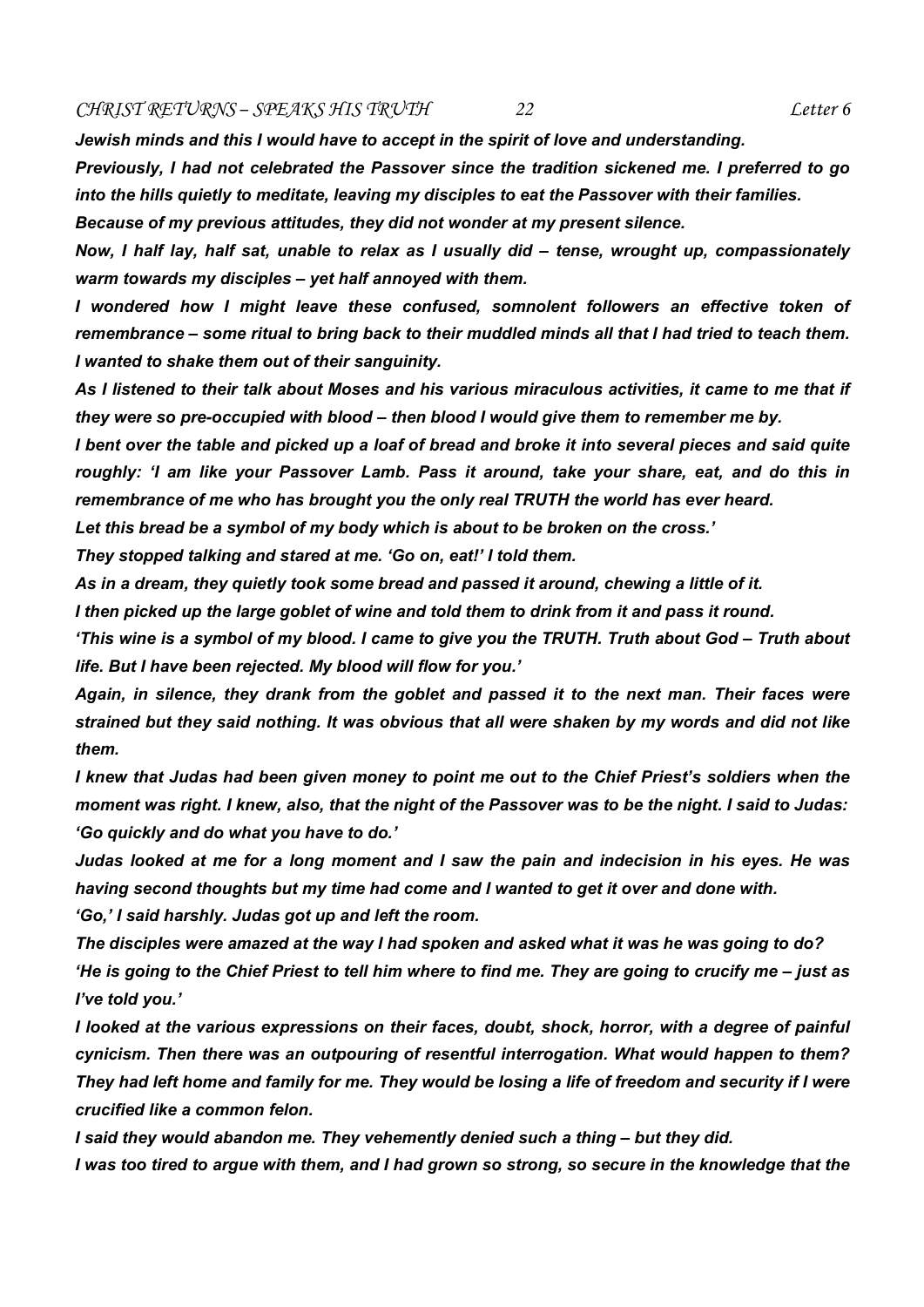## *CHRIST RETURNS* – *SPEAKS HIS TRUTH 23 Letter 6*

*'Father' was within – and* **with** *me at all times, I could afford to forgive their disloyalty.* 

*And, at the end of it all, I would be released from my body and able to ascend into the realms of Light I had so often sensed but never fully seen with earthly vision. It was a thought bringing me deep comfort* **and** *a happy sense of expectation.* 

*So I smiled at them and said: 'It is good you have done what I asked in commemoration of me – and of my death yet to come. Continue to break bread and drink wine together, remembering I have ever loved you and will remain with you in spirit until you join me where I go. Do not fear, you will be guided, you will be inspired, you will be made strong, and you will speak with clear, clear voices.* 

*'My only warning is this. In the future, much that I have taught you will be forgotten. Much that I have told you will be reasoned away by human thinking or distorted by human myths.'* 

*Then there was panic and a clamour: 'How will this be?'* 

*I smiled and raised my hands. 'I have told you what will happen in the distant future.* 

*'Meanwhile, be true to all I have taught you and do not doubt any word I have spoken.'* 

*Then it was time to go to the garden of Olives, the place where the Chief Priest's soldiers would seek me.* 

*My disciples wanted to ask more questions – but now I had reached the end of my speech with men. I wanted only to prepare myself in total silence for my ordeal, moving in spirit into a state of secure, consistent attunement and communication with the 'Father'.* 

*We walked to the garden and I retreated to my favourite rock. Sheltered from the wind, I sat down and pulled my cloak around me. Closing my eyes, gradually I felt myself moving into a great inner stillness of spirit and a powerful silence. Then the Power Itself descended and pressed in on me and possessed my mind and heart. It filled me with such supreme love that I knew I was supported and sustained in love, and could retain my love for all, no matter what happened to me. That was all that mattered now that my hour had come.* 

That is the truth behind the breaking of bread and drinking of wine in commemoration of me, my life and teachings. And as you, who are reading this **Letter** know, all that the 'Father' gave me to know my last night on earth, has come to pass.

Because I spoke of the 'Father', the 'Son' and the 'Holy Spirit', the church decided at the Council of Nicene that I must have been referring to 'Three Persons in One'. Consequently, people pray to the 'Father' to ask for benefits, implore the 'Holy Spirit' to instruct them spiritually and pray to the 'Son' to save them from their sins.

Can you begin to 'see' how 'earthy and humanly conceived' are these beliefs?

Can you also see how 'emotionally based' they are?

Because of the emotionalism and the promise of a 'free trip to heaven on the heels of the Saviour', the beliefs have become a humanly conceived religious structure to enshrine an empire of Church within earthly empires – Rome, Austria, Spain. They have been the excuse for wholesale torture, and death by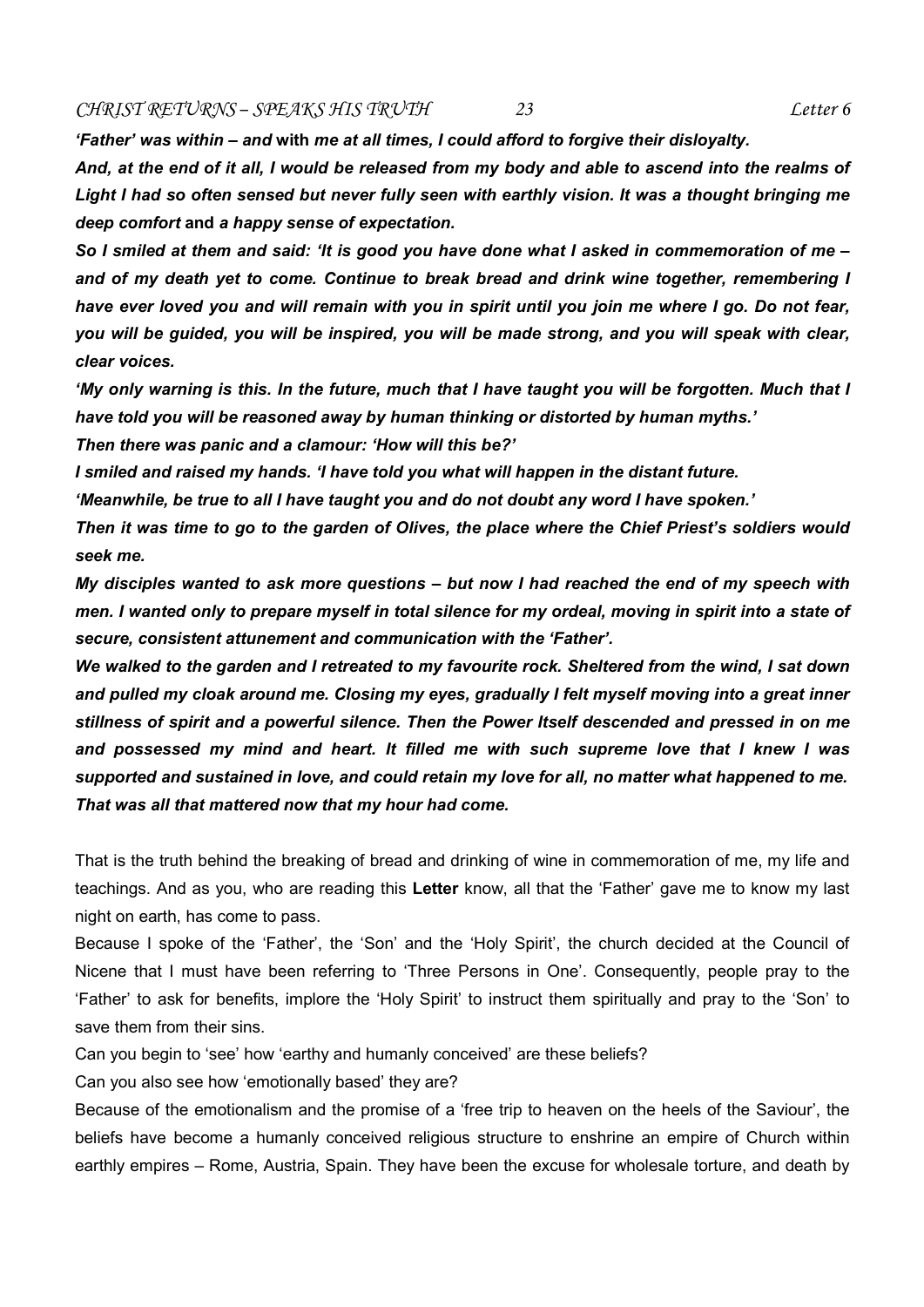## *CHRIST RETURNS* – *SPEAKS HIS TRUTH 24 Letter 6*

But the 'spiritual perception' and 'creativity' arising out of some of the beliefs have also contributed much to existence in the past two millennia.

These beliefs have been the reasons for building of cathedrals and churches, monasteries and convents, giving people a stable purpose, the ability to express their artistic gifts and provided work for the less talented. The beliefs have also directed millions of people's consciousness towards the higher realms of beautiful thought and love. They have even been the impetus behind mysticism and enlightenment when spiritual souls have come to see the *Reality* previously hidden by the beliefs.

Whilst this has been happening, the beliefs have also created the conditions for the development of echelons of religious superiority and immeasurable grandeur and wealth. These are humanly conceived and created edifices of 'ego-impulses' and are therefore, from a spiritual standpoint – entirely spurious.

#### **THE TRUTH REGARDING 'SIN'**

It must also be understood that down the centuries, people perceived that facets of human behaviour were detrimental to the welfare of others. They witnessed killing, stealing another's wife and possessions, causing much pain and grief in the community, making life difficult and at times, intolerable. It was reasoned that surely this behaviour must be contrary to the will of what they termed 'God'. They gave this behaviour the name of 'sin' and termed it 'evil'. Eventually, their prophets reasoned that such aberrant behaviour must emanate from an 'evil' force opposed to 'God' and they called it 'Satan'.

They threatened and punished each other in the belief that 'sins' were evil and that their 'God' would punish men for their wrongdoing against each other. This behaviour is practised to this day in the churches. Ministers try to control people by fear.

**THE CONCEPT OF 'SIN'** against Jehovah, the Eternal and infinitely Mighty Creator, was a clever and powerful method of controlling other people!

The church beliefs are a tragic travesty of all that I tried to teach the people in Palestine.

Moses first enshrined the belief in 'sin' and 'punishment' in the form of the Ten Commandments.

Moses said that they were given to him by 'God' and that if the Israelites broke them they would have to suffer the penalty – in some cases, this meant death by stoning. They were taught that by breaking the Laws, the Israelites would be sinning against their 'God'.

The exact truth is, Moses went to the mountain to pray for a means by which to control the unruly Israelites. In answer to this prayer – the Ten Commandments were inspirationally given to him to help him in his task of bringing the Israelites safely through their desert sojourn with the least degree of trouble-making.

Religionists are happy to accept and wholeheartedly believe in a 'God' which reputedly instructed Moses to engage in aggressive procedures and massacres when conquering the 'promised land'. A beautiful and productive land was callously grabbed from hard working people who were slain in their thousands. This was regarded as the right thing to do since 'God' had promised them a beautiful land in which to settle. To this day, religionists believe that since 'God' spoke to Moses, it must be 'God' who decreed the ensuing bloodshed. There are many similar horrific descriptions of war and bloodshed in your Bible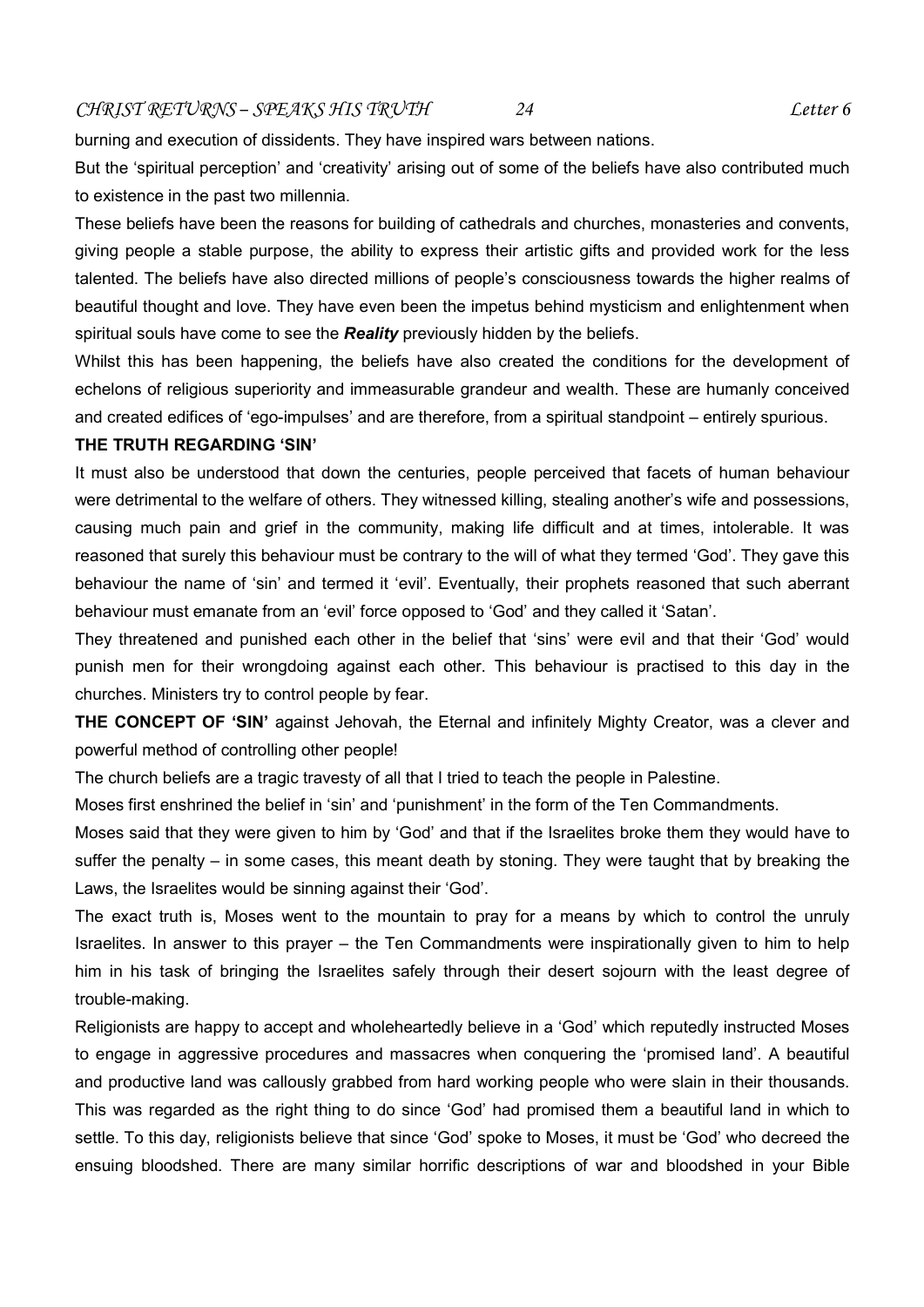#### *CHRIST RETURNS* – *SPEAKS HIS TRUTH 25 Letter 6*

considered permissible – just and right – because it was believed that 'God' had instructed them to go to war – against Gentiles.

Can you not see in the history of the Jews, the rampant **EGO-DRIVE** in which even 'God' is 'used' to exempt them from blame? In the moment of self-aggrandisement, it became permissible and *equitable*  to ignore the Ten Commandments and indulge in wholesale massacre.

They believed no sin was involved because the killing had been ordained by 'God'. What a 'God'!

Can you not also perceive why it was necessary for me to be born in Palestine to live amongst the Jews in an effort to help them see that their traditional beliefs and practices were all contrary to the very **Nature**  of the **DIVINE CONSCIOUSNESS** which had truly given them being?

Since then, down the centuries, men have battled with the concept of 'sin' and many sincere people have grieved concerning the way they offend 'God' and they beg for forgiveness. Long ago, they sacrificed animals beyond number in the Temple in Jerusalem, to appease 'God' and to hopefully escape the effects of their sinning. Since that time, innumerable books have been written on the subject, expressing grief and horror at the condition of men's souls, seeking ways to change their behaviour, beating themselves with whips to torture the flesh and make it pay for its wrongdoing in thought, words and deed, and many of these books have been applauded by 'Christians' throughout Europe and housed within the archives of religious institutions.

They bind people to my age-old persona of 'Jesus', preaching the 'salvation of man from punishment for his sins' by my death on the cross. As I have explained elsewhere, these beliefs are physically impossible and contrary to the facts of creation. No payment is extracted for 'sin' by any superior 'Deity'. This is a human concept entirely – and pagan. All blood-letting of any description for the purpose of religious rites is paganism. The Christian church has presented its followers with nothing less than a 'glorified' version of paganism.

When people make other people unhappy in any way, they are creating their own future 'comeback'. Not as retribution but as a 'consciousness activity of creation'.

Therefore, it is a matter of urgency that these beliefs in 'sin' and 'salvation by my death on the cross' should be strongly combated – and replaced – by the spiritual understanding given you in these **Letters.**

Before leaving this subject of religious doctrines, I want to make it clear that some spiritual seekers within the Christian church, down the ages, have sufficiently purified their consciousness to become strongly aware of **'Power'** they have called 'God' and have come to recognise that the '**Source of Being'** is not as taught by the Church. But only a **few** people have been sufficiently spiritually evolved to move beyond the parameters of religious beliefs to feel the full inflow of 'Power' since the vast majority of people can only conceive Truth within an earthly terminology.

**I, the CHRIST,** have to tell you that to this time, not one of all the 'saints' has even glimpsed the reality of creation and the truth behind human behaviour as I am presenting it to you now.

The time has surely come when you must now be told the truth concerning 'sin' and human behaviour and what people are presently doing to the world and to themselves – providing you have fully abandoned the age-old myths of religious doctrine and are presently eager, receptive, and gladly opening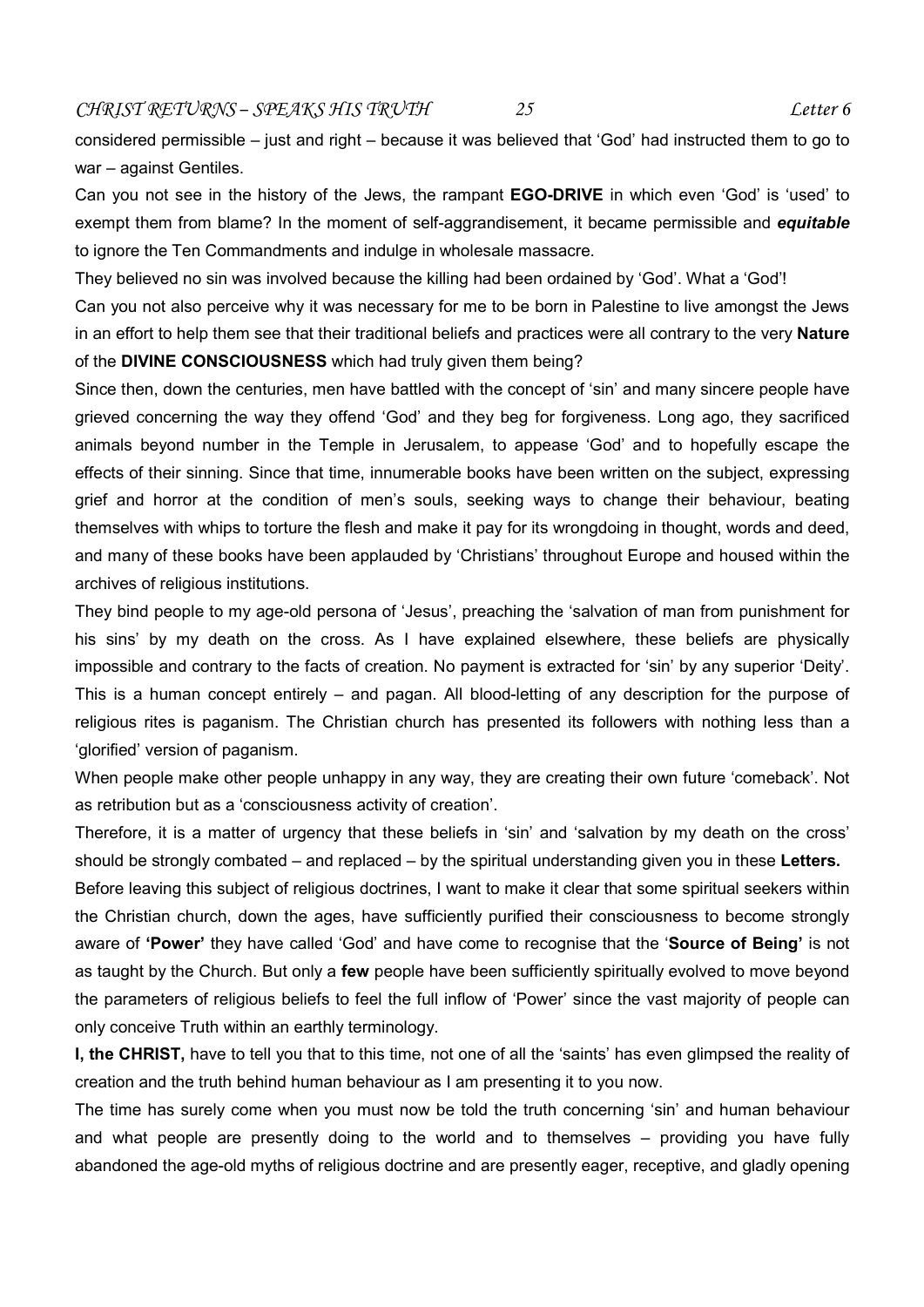#### *CHRIST RETURNS* – *SPEAKS HIS TRUTH 26 Letter 6*

your hearts completely to the realities of existence. If you are none of these things, then what I have to say will have no meaning for you.

Believe me – you cannot mix your old religious beliefs with the **Truth of Existence.** If you try to do so, you may be sure that you are not seeing **Truth** but only your own adaptation of what you believe you have gained from these pages.

If you continue the search for Truth of Existence but remain in a divided state of conviction, you may continue the search at great cost to yourselves, torn by indecision, fear, and a continuing inability to perceive the true meaning of the new teaching. Your developing perceptions will be partially obscured by 'messages' arising out of the old conditioning of your conscious and subconscious mind. You may not realise the enormity of such a problem at this present time, but it is a tremendous problem because your present deep beliefs are your present truth on which you construct your daily lives. They are *your* reality. Your convictions and strongly-held beliefs may be completely illusory but if you fully believe in them in your sub-conscious, they become absolutely real for you. No matter how compelling of your attention may be any new ideas contradicting your beliefs, your consciousness will be split and will give enormous discomfort – even anguish to you.

Remember – your consciousness is the fabric out of which you make your lives.

This consciousness fabric is the ground of your every response to every single thing which happens in your mental, emotional and physical lives. *Your* consciousness is **your** reality.

This statement may be expressed in two ways, both of which are the truth of your existence.

**Your** consciousness creates **your** reality, irrespective of what the actual facts of your earthly life may be. When people believed the earth was flat, they were afraid to venture too far over the ocean lest the ship should fall over the edge. The people who believed in a flat earth, lived according to that belief.

When Galileo said the earth was round, he was considered a heretic but his perception of the 'roundness of the earth' enabled sailors to take a new look at the world and set out to discover what lay the other side of the ocean. It required a change in their belief to make this possible.

You are in a similar position in regard to these **Letters.** Those people who discount and ridicule them are like the people who believed in a flat earth and were afraid of falling over the edge if they sailed too far to the west or east of their known environment. Their horizons were severely limited by their false beliefs.

So are the horizons of those people who believe the world to be solid, also severely restricted.

Day after day, they lament and grieve over the misfortunes which have befallen the world, believing there is no escape from them.

But the people who can grasp and welcome the Truth of Consciousness I am presently giving the world, are like those who perceived that travel on the oceans could be limitlessly undertaken in all directions, providing they had the will to set out on such a journey.

Therefore, your state of consciousness is the most important consideration in your life ... not your relationships or possessions or your position in life. Tend to your consciousness and the blessedness in all aspects of your life will follow.

By your consciousness you feed yourself with inner love and harmony, joy and beauty, even in the